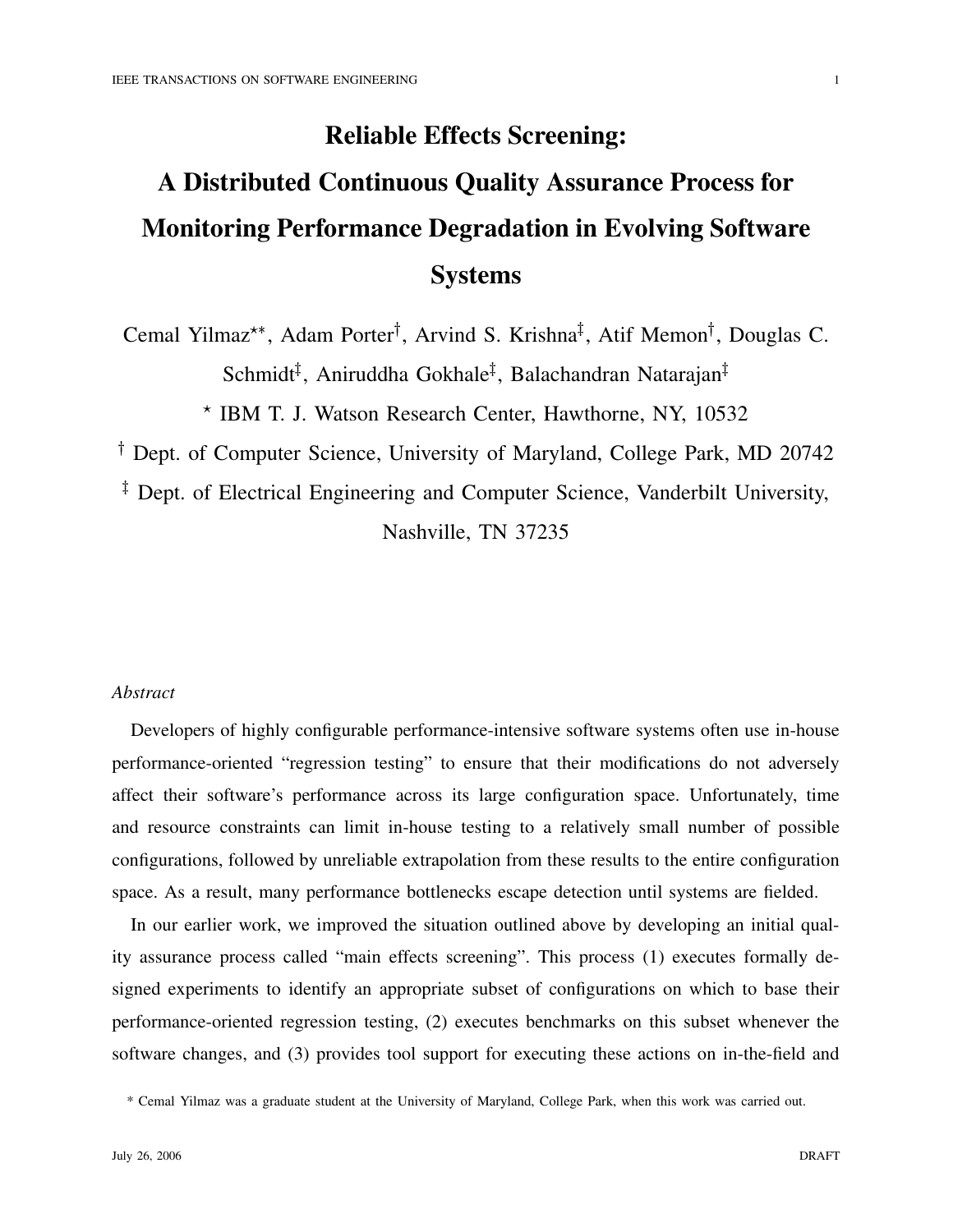in-house computing resources. Our initial process had several limitations, however, since it was manually configured (which was tedious and error-prone) and relied on strong and untested assumptions for its accuracy (which made its use unacceptably risky in practice).

This paper presents a new quality assurance process called "reliable effects screening" that provides three significant improvements to our earlier work. First, it allows developers to economically verify key assumptions during process execution. Second, it integrated several modeldriven engineering tools to make process configuration and execution much easier and less error prone. Third, we evaluated this process via several feasibility studies of three large, widely-used performance-intensive software frameworks. Our results indicate that reliable effects screening can detect performance degradation in large-scale systems more reliably and with significantly less resources than conventional techniques.

#### **Index Terms**

Distributed continuous quality assurance, performance-oriented regression testing, design-of-experiments theory

#### I. INTRODUCTION

The quality of service (QoS) of many performance-intensive systems, such as scientific computing systems and distributed real-time and embedded (DRE) systems, depend heavily on various environmental factors. Example dependencies include the specific hardware and operating system on which systems run, installed versions of middleware and system library implementations, available language processing tools, specific software features that are enabled/disabled for a given customer, and dynamic workload characteristics. Many of these dependencies are not known until deployment and some change frequently during a system's lifetime.

To accommodate these dependencies, users often need to tune infrastructure and software applications by (re)adjusting many (*i.e.*, dozens to hundreds) of compile- and run-time configuration options that record and control variable software parameters. These options are exposed at multiple system layers, including compiler flags and operating system, middleware, and application feature sets and run-time optimization settings. For example, there are  $\sim$  50 configuration options for SQL Server 7.0,  $\sim$ 200 initialization parameters for Oracle 9, and  $\sim$ 90 core configuration options for Apache HTTP Server Version 1.3.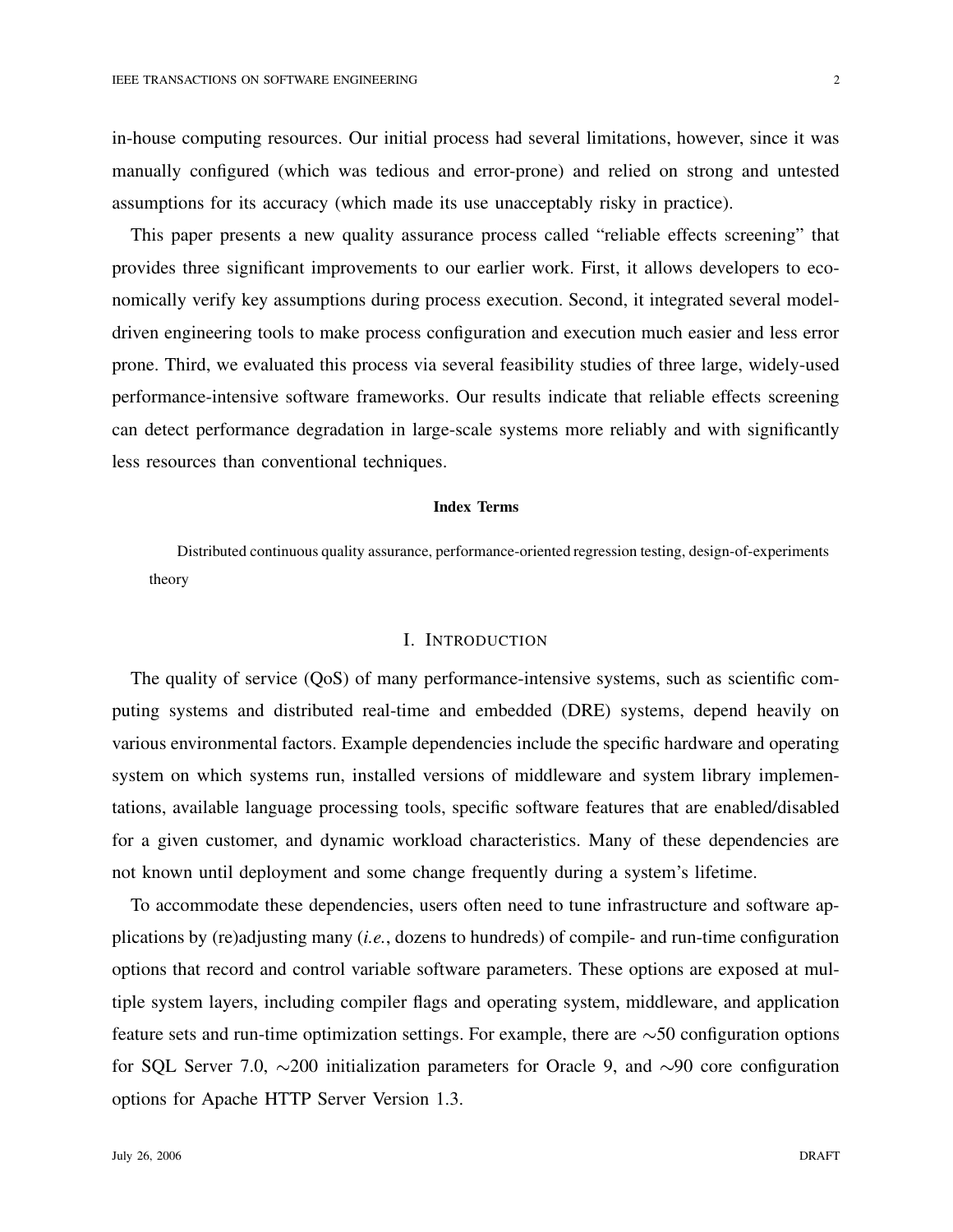Although designing performance-intensive systems to include such configurations options promotes code reuse, enhnaces portability, and helps end users improve their QoS, it also yields an enormous family of "instantiated" systems, each of which might behave differently and thus may need quality assurance (QA). The size of these system families creates serious and often under-appreciated challenges for software developers, who must ensure that their decisions, additions, and modifications work across this large (and often dynamically changing) space. For example, consider that:

- Option settings that maximize performance for a particular environment may be ill-suited for different ones. Failures can and do manifest in some configurations, but not in others. Similarly, individual code changes can have different runtime effects in different configurations.
- Individual developers, especially those in smaller companies or in open-source projects, may not have access to the full range of hardware platforms, operating systems, middleware, class library versions, etc. over which the system must run. In these situations, individual QA efforts will necessarily be incomplete.
- Limited budgets, aggressive schedules, and rapidly changing code bases mean that QA efforts frequently focus on a relatively small number of system configurations, often chosen in an *ad hoc* fashion. Developers then unreliably extrapolate from this data to the entire configuration space, which allows quality problems to escape detection until systems are fielded.

In summary, resources constraints and the large number of possible system configurations make exhaustive evalution infeasible for performance-intensive systems. Developers therefore need (1) ways to identify a small core set of configurations whose QA results can be reliably generalized across all configurations and (2) support for executing QA activities across a sufficiently rich and diverse set of computing platforms. To address these needs, our research [33], [32], [20], [31] has focused on system support and algorithms for *distributed continuous quality assurance* (DCQA) processes. DCQA helps improve software quality iteratively, opportunistically, and efficiently by executing QA tasks continuously across a grid of computing resources provided by end-users and developer communities.

In prior work [20], we created a prototype DCQA support environment called *Skoll* that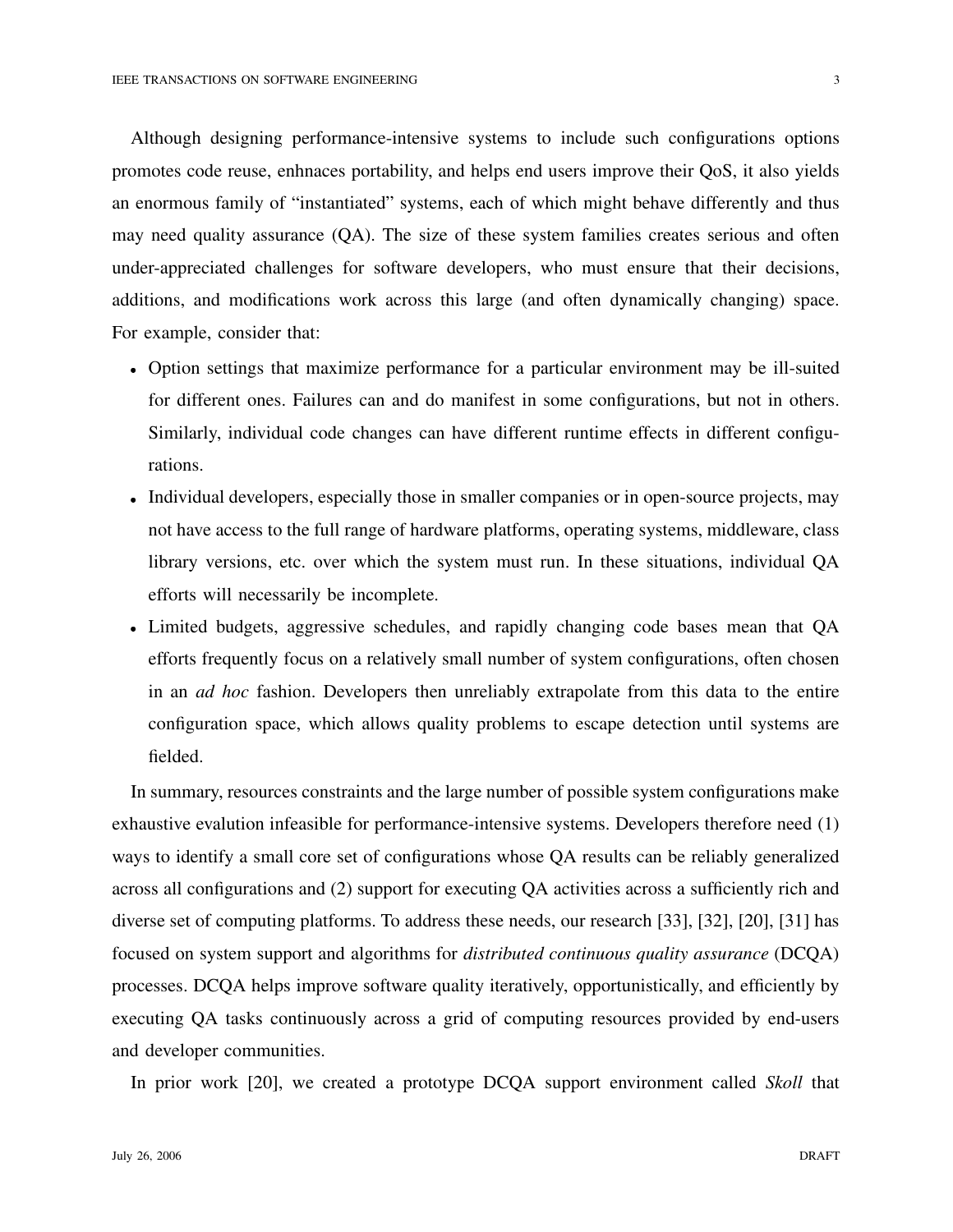helps developers create, execute, and analyze their own DCQA processes, as described in Section II. To facilitate DCQA process development and validation, we also developed *modeldriven engineering* tools for use with Skoll. We then used Skoll to design and execute an initial DCQA process, called "main effects screening" [33], whose goal was to estimate performance efficiently across all system configurations (hereafter called the "configuration space").

Main effects screening borrows ideas from statistical quality improvement techniques that have been applied widely in engineering and manufacturing, such as Exploratory Data Analysis [27], Robust Parameter Design [30], and Statistical Quality Control [23]. A central activity of these techniques is to identify aspects of a system or process that contribute substantially to outcome variation. We use similar ideas to identify important configuration options whose settings define the distribution of performance across all configurations by causing the majority of performance variation. Evaluating all combinations of these important options (and randomizing the other options), thus provides an inexpensive, but reliable estimate of performance across the entire configuration space.

Although our initial work on main effects screening presented in [33] showed promise, it also had several limitations. For example, the definition and execution of the process had many manual steps. To improve this, we have extended and better integrated several modeldriven engineering (MDE) [25] tools, including the *Options Configuration Modeling Language (OCML)* [28], which models configuration options and inter-option constraints, and the *Benchmark Generation Modeling Language* (BGML) [13], which models the QA tasks that observe and measure QoS behavior under different configurations and workloads. These MDE tools precisely capture common and variable parts of DCQA processes and the software systems to which they are applied. They also help reduce development and QA effort by generating configuration files and many other supporting code artifacts [2] needed to manage and control process execution across heterogeneous computing resources.

Another limitation with our initial main effects screening process was its dependence on strong and untested assumptions regarding the absence of interactions among certain groups of options. If these assumptions do not hold in practice, our results could be wildly incorrect. Moreover, we had no way to assess the validity of the assumptions without resorting to exhaustive testing, whose avoidance motivated our DCQA process in the first place.

To remedy these problems, this paper describes further enhancements to our earlier work that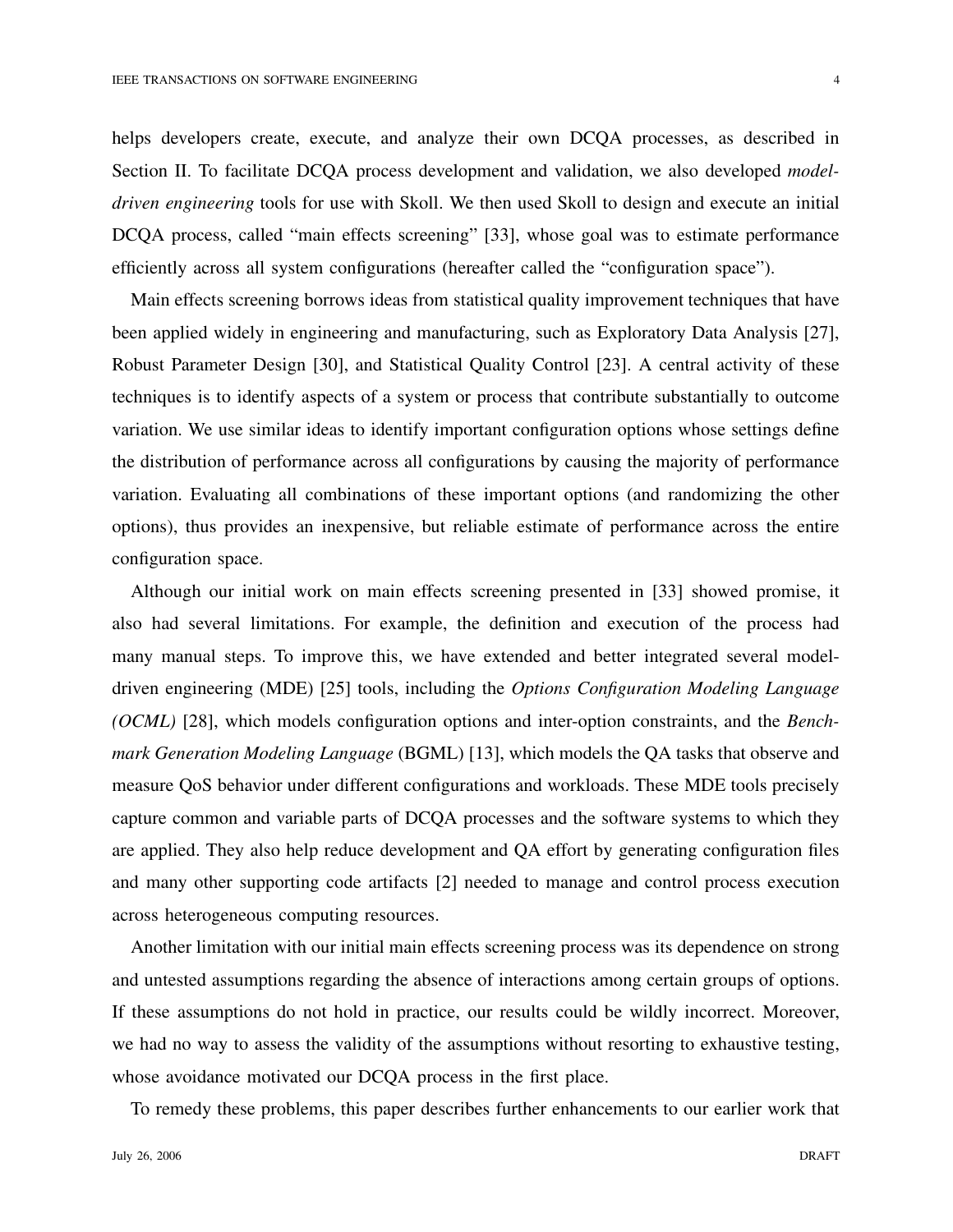significantly broadens its applicability with little additional operating costs. Our new DCQA process, called "reliable effects screening" is implemented using Skoll and its MDE tools, and relies on design-of-experiments (DoE) techniques called "screening designs" [30] and "D-optimal designs" [22]. Our reliable effects screening process first identifies a small subset of the most important performance-related configuration options by creating formally-designed experiments and executing them across the Skoll grid. Whenever software changes occur thereafter, reliable effects screening then uses a far smaller amount of computing resources to estimate system performance across the entire configuration space by exhaustively exploring all combinations of the important options, while randomizing the rest. This subsequent analysis can even be run completely in-house, assuming appropriate computing platforms are available, since the reduced configuration space is *much* smaller than the original, and thus more tractable using only in-house resources.

In addition to describing our new reliable effect screening DCQA process, this paper also evaluates this process empirically on ACE, TAO, and CIAO (dre.vanderbilt.edu), which are three widely-used, production-quality, performance-intensive software frameworks. This evaluation indicates that (1) our reliable effects screening process can correctly and reliably identify the subset of options that are most important to system performance, (2) monitoring only these selected options helps to detect performance degradation quickly with an acceptable level of effort, and (3) alternative strategies with equivalent effort yield less reliable results. These results support our contention that reliable effects screening can cheaply and quickly alert performanceintensive system developers to changes that degrade QoS, as well as provide them with much greater insight into their software's performance characteristics.

The remainder of this paper is organized as follows: Section II summarizes the Skoll DCQA environment; Section III describes how we extended Skoll to implement the new reliable effect screening DCQA process to conduct performance-oriented regression testing efficiently; Section IV presents the design and results of a feasibility study using ACE, TAO, and CIAO; Section VI presents guidelines on how to use reliable effect screening; Section VII compares our research on reliable effect screening with related work; and Section VIII evaluates threats to the validity of our experiments and outlines future directions of our DCQA process and tool research.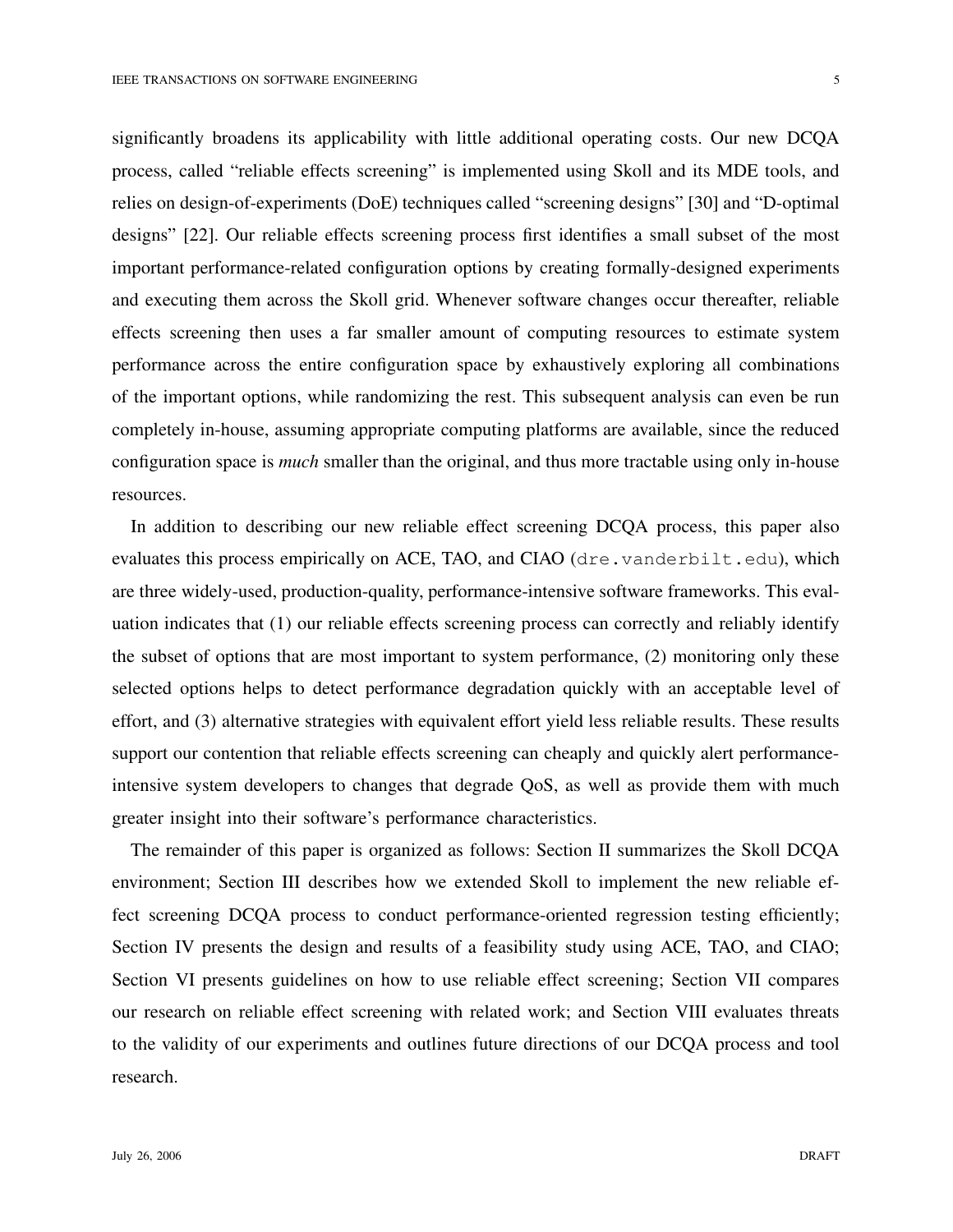#### II. AN OVERVIEW OF THE SKOLL DCQA ENVIRONMENT

To improve the quality of performance-intensive systems across large configuration spaces, our work focuses on *distributed continuous quality assurance* (DCQA) processes [20] that evaluate various software qualities, such as portability, performance characteristics, and functional correctness "around-the-world and around-the-clock." <sup>1</sup> To support this methodology, we developed *Skoll*, which is a *model-driven engineering* (MDE)-based DCQA environment (www.cs.umd. edu/projects/skoll). Skoll divides QA processes into multiple *tasks*, each of which is implemented as a generic process parametrized by one of several alternative configurations expressed via MDE tools. Example tasks might include running regression tests in one of many system configurations, evaluating system response time under one of several different input workloads, or measuring code execution coverage using one of several instrumentation schemes. As shown in Figure 1, these tasks are then intelligently and continuously distributed to – and



Fig. 1. The Skoll Distributed Continuous Quality Assurance Architecture

<sup>1</sup>Naturally, DCQA processes can also be executed effectively in more constrained and smaller-scale environments, such as company-wide intranets.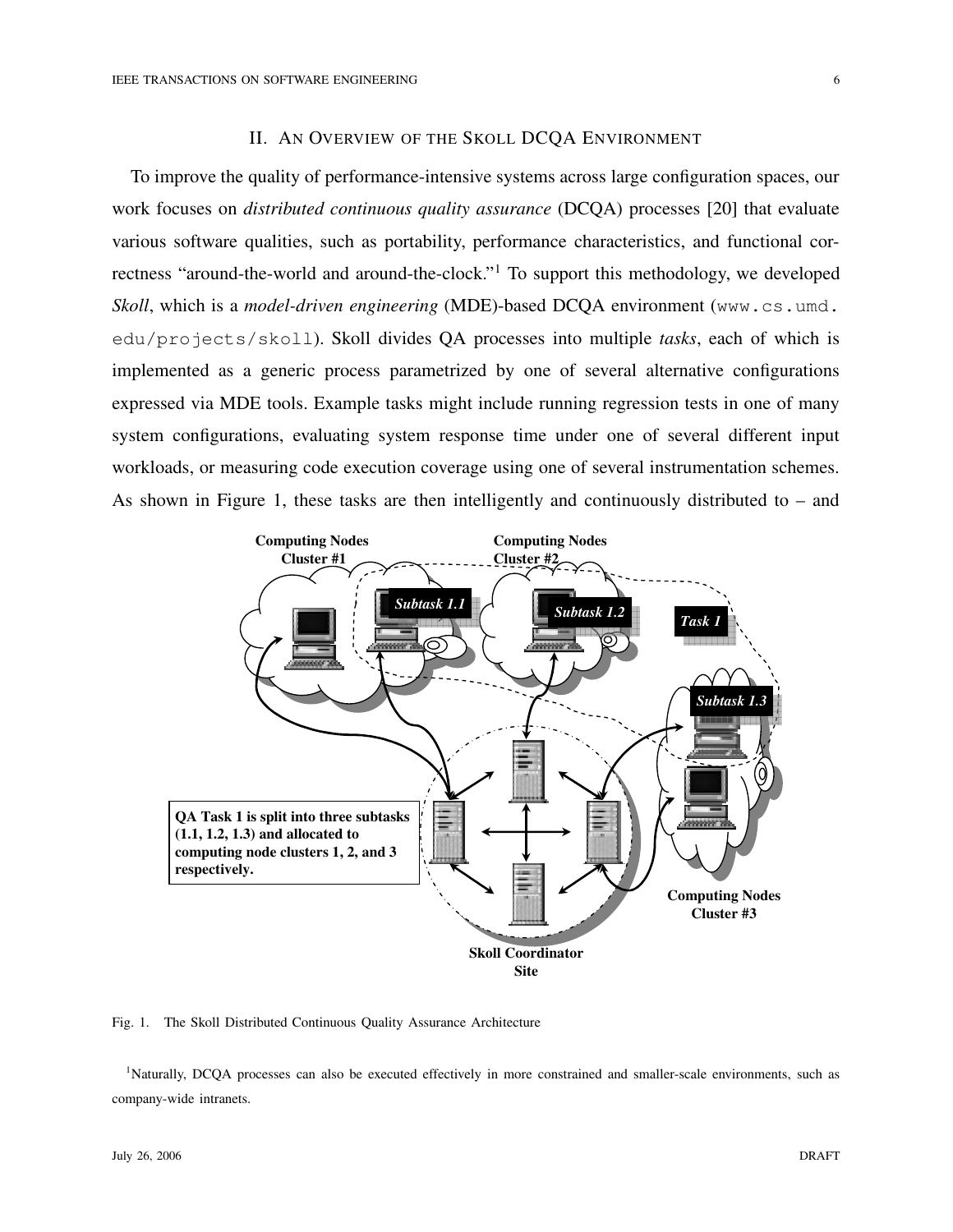executed by – clients across a grid of computing resources contributed by end-user and developer communities. The results of individual tasks are returned to servers at central collection sites, where they are merged and analyzed to steer subsequent iterations and ultimately to complete the overall QA process.

This section summarizes Skoll's key components and services, which include MDE tools for modeling system configurations and their constraints, a *domain-specific modeling language* (DSML) to describe these models, algorithms for scheduling and remotely executing tasks via planning technology that analyzes task results and adapts the DCQA process in real time, a DSML to package the subtasks, and techniques to interpret and visualize the results.

**QA task space.** Performance-intensive systems, such as the ACE+TAO+CIAO QoS-enabled middleware, provide a range  $(i.e., \sim 500)$  of configuration options that can be used to tune its behavior.<sup>2</sup> To be effective, DCQA processes must keep track of these options, in addition to other environmental information, such as OS platform, build tools used, and desired version numbers. This information is used to parameterize generic QA tasks and aids in planning the global QA process, *e.g.*, by adapting the process dynamically and helping interpret the results.

In Skoll, tasks are generic processes parameterized by QA task options. These options capture information that is (1) varied under QA process control or (2) needed by the software to build and execute properly. These options are generally application-specific, including workload parameters, operating system, library implementations, compiler flags, or run-time optimization controls. Each option must take its value from a discrete number of settings. For example, in other work, our QA task model include a configuration option called OperatingSystem so Skoll can select appropriate binaries and build code for specific tasks [31].

**QA task modeling.** The QA task model underlies the DCQA process. Our experience [20], [13], [32] with the initial Skoll prototype taught us that building these models manually was tedious and error-prone. We therefore developed and integrated into Skoll the *Options Configuration Modeling Language (OCML)* [28]. OCML is an MDE tool that provides a DSML for modeling software configurations. For example, OCML defines a *numeric option* type for middleware options that can have numeric values, *e.g.*, cache, buffer, or thread pool sizes. OCML is built

<sup>&</sup>lt;sup>2</sup>All the ACE+TAO+CIAO's configuration options are described at www.cs.wustl.edu/~schmidt/ACE\_wrappers/ TAO/docs/Options.html.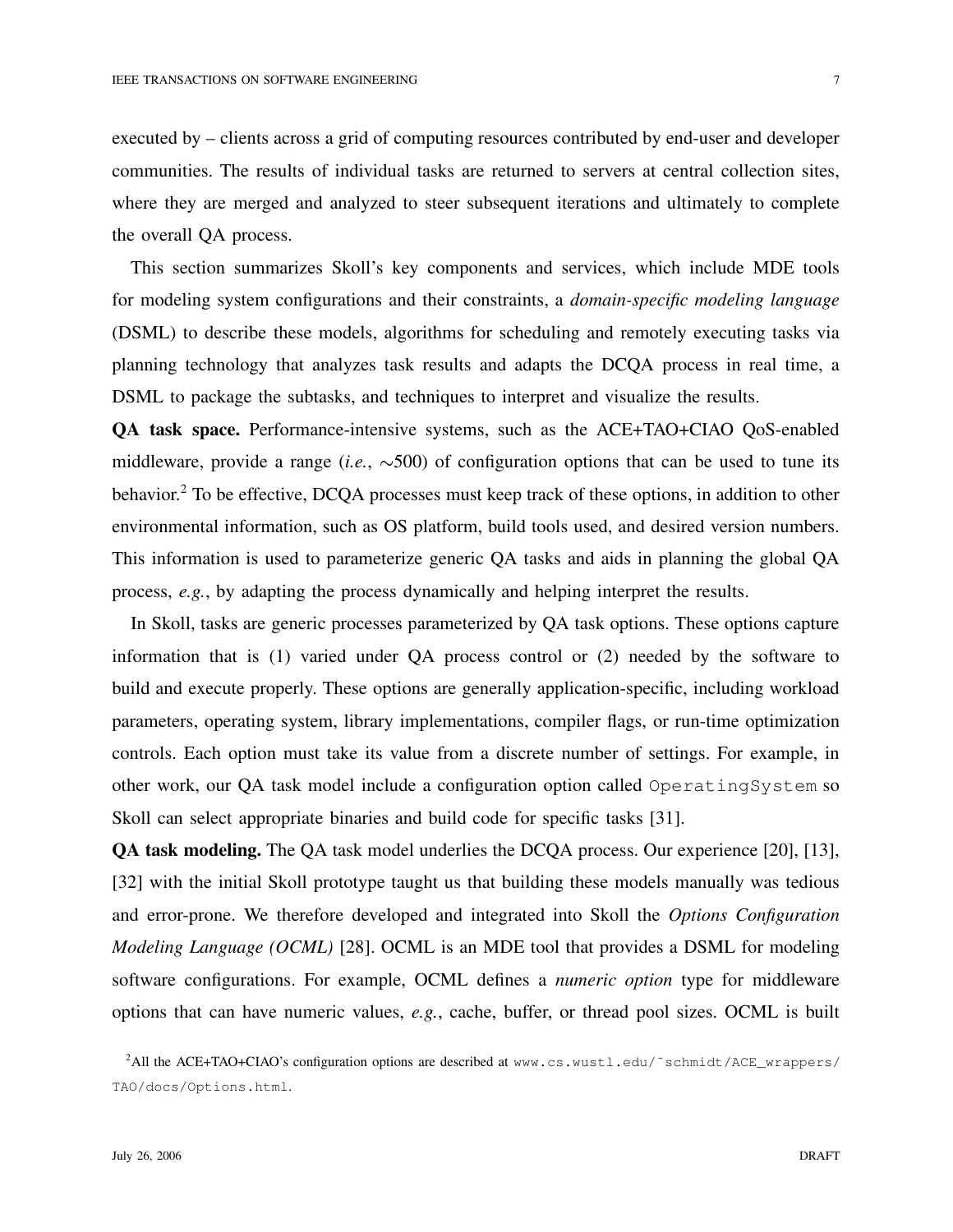atop the *Generic Modeling Environment (GME)* [16], which provides a meta-programmable framework for creating DSMLs and generative tools via *metamodels* and *model interpreters*. For the feasibility study in Section IV, we used the OCML MDE tool to define the configuration model visually and generate the low-level formats used by other Skoll components.

**Exploring the QA task space.** Since the QA task spaces of many systems can be enormous, Skoll contains an *Intelligent Steering Agent* (ISA) [20] that uses AI planning techniques [21] to distribute QA tasks on available Skoll clients. When clients become available they send a message to the Skoll server. Skoll's ISA then decides which task to assign it by considering many factors, including (1) *the QA task model*, which characterizes the subtasks that can be assigned legally, (2) *the results of previous tasks*, which capture what tasks have already been done and whether the results were successful, (3) *global process goals*, such as testing popular configurations more than rarely used ones or testing recently changed features more heavily than unchanged features, and (4) *client characteristics and preferences*, *e.g.*, the selected configuration must be compatible with the OS running on the client machine or users can specify preferences that configurations must run with user-level – rather than superuser-level – protection modes.

After a valid configuration is chosen, the ISA packages the corresponding QA task into a *job configuration*, which consists of the code artifacts, configuration parameters, build instructions, and QA-specific code (*e.g.*, developer-supplied regression/performance tests) associated with a software project. Each job configuration is then sent to a Skoll client, which executes the job configuration and returns the results to the ISA. By default, the ISA simply stores these results.

In some experiments, however, we want to learn from incoming results. For example, when some configurations prove faulty, it makes no sense to retest them. Instead, we should refocus resources on other unexplored parts of the QA task space. When such dynamic behavior is desired, DCQA process designers develop customized *adaptation strategies* that Skoll uses to monitor the global process state, analyze it, and use the information to modify future task assignments in ways that improve process performance. One example of an adaptation strategy is the *nearest neighbor search strategy*, which allows a process to target failing QA task subspaces by preferentially testing the "neighbors" of a failing configuration, (*i.e.*, other similar configurations that differ in one configuration option value) to see if they also fail [20].

**Packaging QA tasks.** With the initial Skoll prototype, developers who wanted to evaluate QoS issues had to provide hand-written benchmark programs. For example, ACE+TAO+CIAO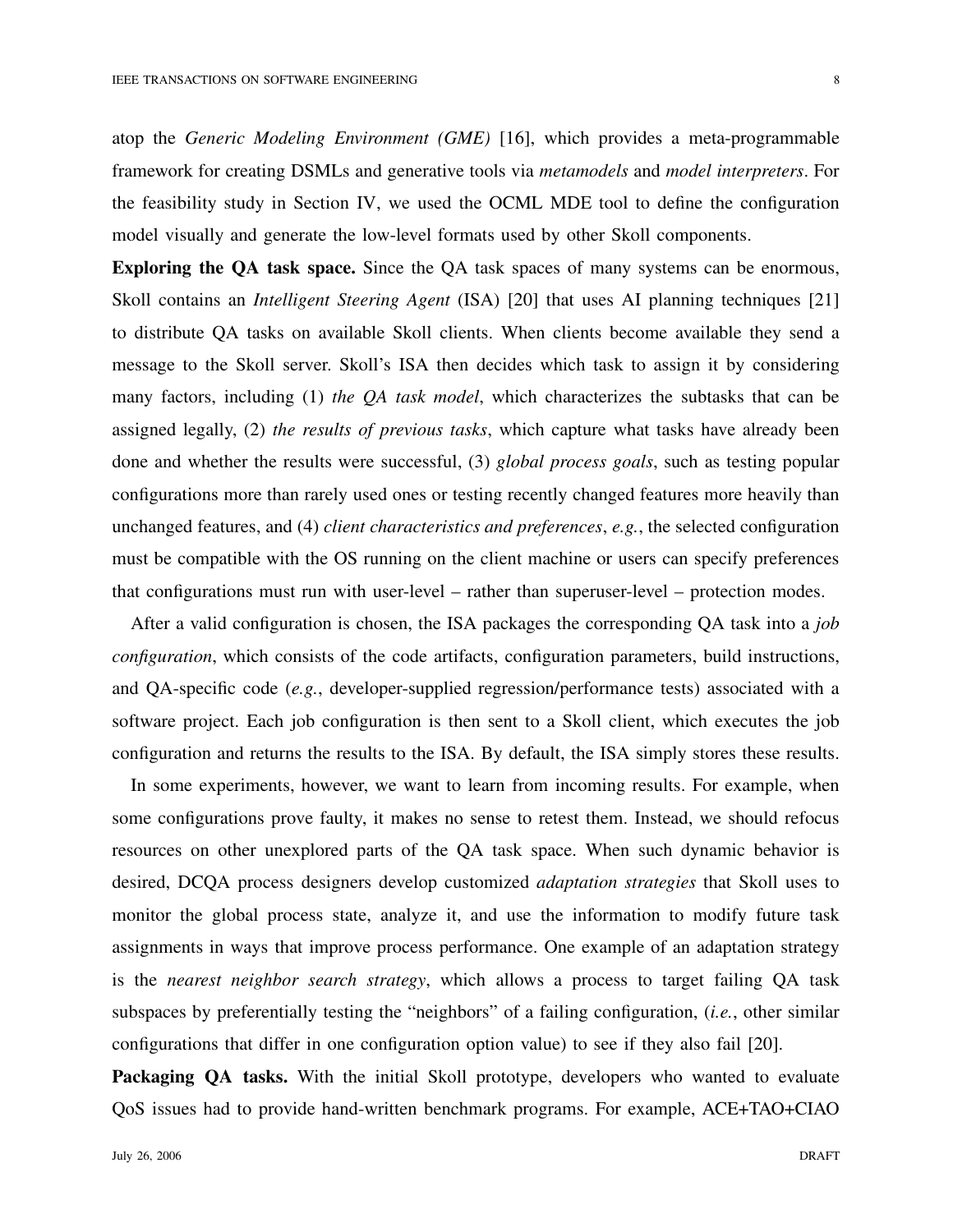developers creating such benchmarks to measure latency and throughput for a particular workload had to write (1) the header files and source code that implement the measurements, (2) the configuration and script files that tune the underlying ORB and automate running tests and output generation, and (3) project build files (*e.g.*, makefiles) required to generate executable binaries from source code. Our initial feasibility study [20] revealed that this process was tedious and error-prone.

To address these problems, we developed the *Benchmark Generation Modeling Language (BGML)* [14], which is an MDE tool that automates key QoS evaluation concerns of QoSenabled middleware and applications, such as (1) modeling how distributed system components interact with each other and (2) representing metrics that can be applied to specific configuration options and platforms. Middleware/application developers can use BGML to graphically model interaction scenarios of interest. BGML automates the task of writing repetitive source code to perform benchmark experiments and generates syntactically and semantically valid source and benchmarking code.



Fig. 2. Associating QoS with an Operation in BGML

Figure 2 depicts how QA engineers can visually configure an experiment that measures endto-end latency. As shown in the figure, the latency metric was associated with an operation (WorkOrderResponse()) using BGML. BGML's TaskSet element was also used to create background tasks that invoked the WorkOrderResponse() operation continuously for a fixed number of iterations.

**Analysis of results.** Since DCQA processes can be complex, Skoll users often need help to visualize, interpret, and leverage process results. Skoll therefore supports a variety of pluggable analysis tools, such as Classification Tree Analysis (CTA) [4]. In previous work [20], [32], we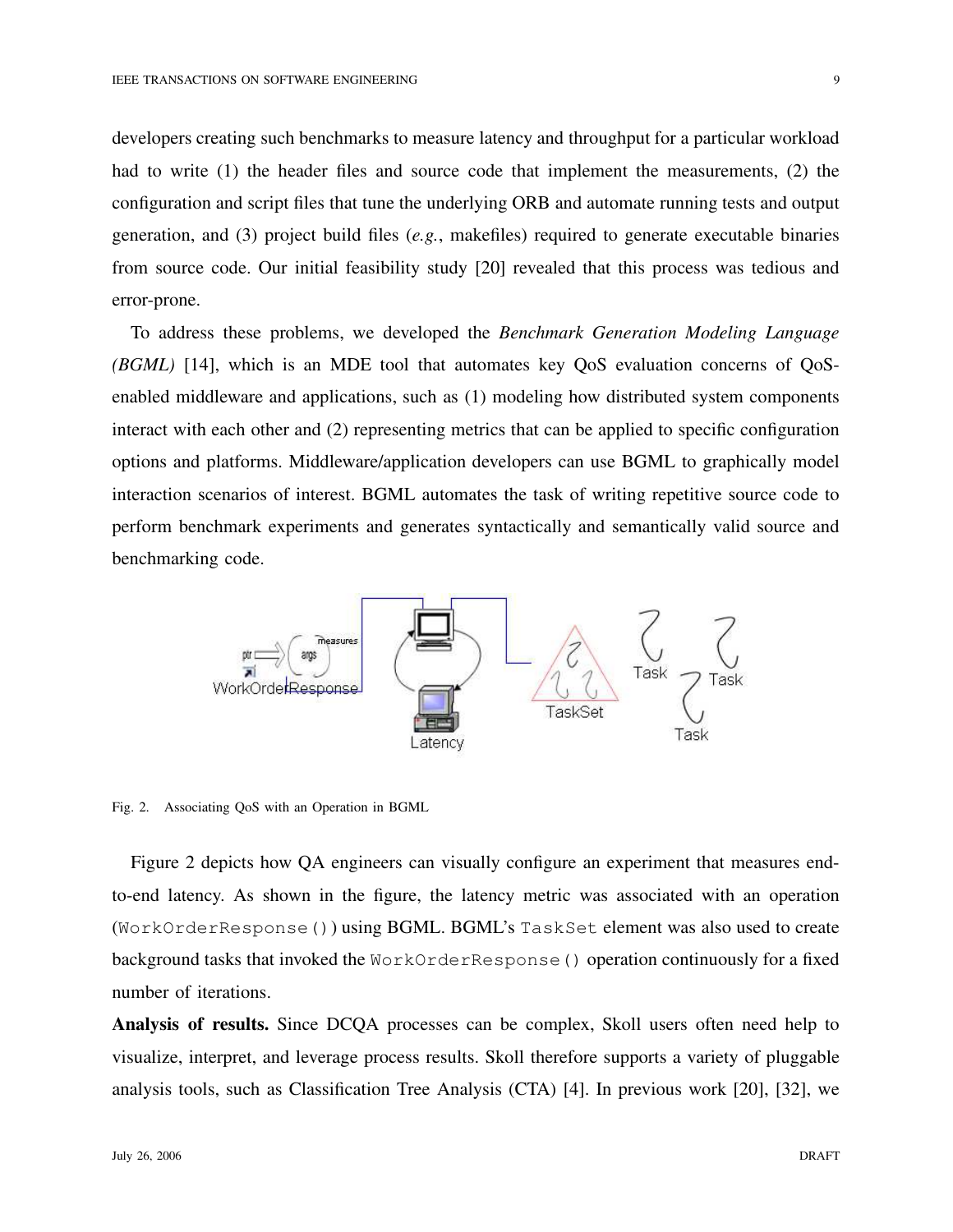used CTA to diagnose options and settings that were the likely causes of specific test failures. For the work presented in this paper, we developed statistical tools to analyze data generated by the formally-designed experiments described next.

## III. PERFORMANCE-ORIENTED REGRESSION TESTING

As software systems evolve, developers often run regression tests to detect unintended functional side effects. Developers of performance-intensive systems must also detect unintended side effects on end-to-end QoS. A common way to detect these effects is to run benchmarks when the system changes. As described in Section I, however, these efforts can be confounded for systems with many possible configurations because time and resource constraints (and often high change frequencies) severely limit the number of configurations that can be examined using only in-house resources.

For example, our earlier experiences applying Skoll to ACE+TAO [20] showed that ACE+TAO developers have a limited view of their software's QoS since they routinely benchmark only a small number of common configurations. QoS degradations not readily seen in these configurations, therefore, can and do escape detection until systems based on ACE+TAO are fielded by end-users [20], [13]. The key problem here is that the ACE+TAO developers are benchmarking a small and unrepresentative sample of system configurations, so their extrapolations from this data are bound to be unreliable.

To address this problem we have developed and evaluated the *reliable effects screening* process, which uses "design of experiments" theory [11] to determine an appropriate subset of system configurations to benchmark when the system changes. This section describes how we implemented the reliable effects screening process, applied it to ACE+TAO+CIAO, and disscusses several process choices developers must make when applying it.

## *A. The Reliable Effects Screening Process*

Reliable effects screening (RES) is a process we developed to detect performance degradation rapidly across a large configuration space as a system changes. This process identifies a small subset of "important" configuration options that substantially affect variation in performance. Benchmarking a "screening suite" containing all combinations of these important option settings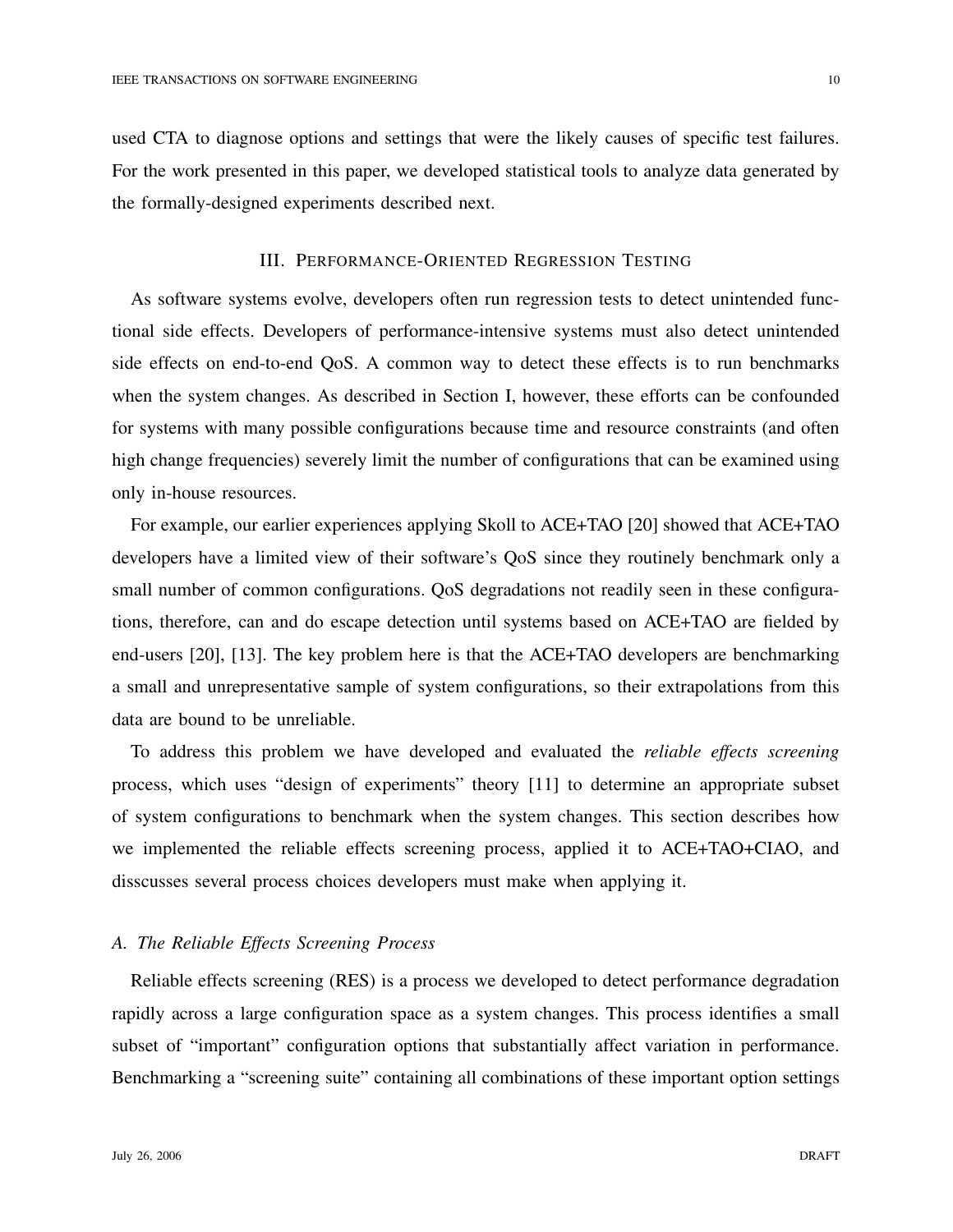(with other options assigned randomly) should therefore provide a reliable estimate of performance across the entire configuration space at a fraction of the cost and effort of exhaustive benchmarking.

At a high level the process involves the following steps:

- 1) *Compute* a formal experimental design based on the system's QA task model.
- 2) *Execute* that experimental design across volunteered computing resources in the Skoll computing grid by running and measuring benchmarks on specific configurations dictated by the experimental design devised in Step 1.
- 3) *Collect, analyze and display* the data so that developers can identify the most important options, *i.e.*, the options that affect performance most significantly.
- 4) Conduct *supplementary analysis* again on volunteered computing resources to check the basic assumptions underlying Step 1 and to confirm the results of Step 3.
- 5) *Estimate* overall performance (in-house, if possible) whenever the software changes by evaluating all combinations of the important options (while randomizing all other options).
- 6) Frequently *recalibrate* the important options by restarting the process since these effects can change over time, depending on how rapidly the subject system changes.

## *B. Screening Designs Background*

The first step of reliable effects screening is to identify options accounting for the most performance variation across the system's QA task space. We do this by executing and analyzing formally-designed experiments, called *screening designs*, which are described in Kolarik [11], Wu and Hamada [30], or the NIST Engineering Statistics Handbook (www.itl.nist.gov/ div898/handbook/index.htm). Screening designs are highly economical plans for identifying important low-order effects, *i.e.*, first-, second-, or third-order effects (where an  $n^{th}$ -order effect is an effect caused by the simultaneous interaction of  $n$  factors).

To better understand screening designs, consider a full factorial (*i.e.*, exhaustive) experimental design involving  $k$  independent binary factors. The design's run size (number of experimental observations) is therefore  $2^k$ . Although such designs allow all  $1^{st}$ - through  $k^{th}$ -order effects to be computed, they quickly become computationally expensive to run. Screening designs, in contrast, reduce costs by observing only a carefully selected subset of a full factorial design. The tradeoff is that they cannot compute most higher-order effects because the selection of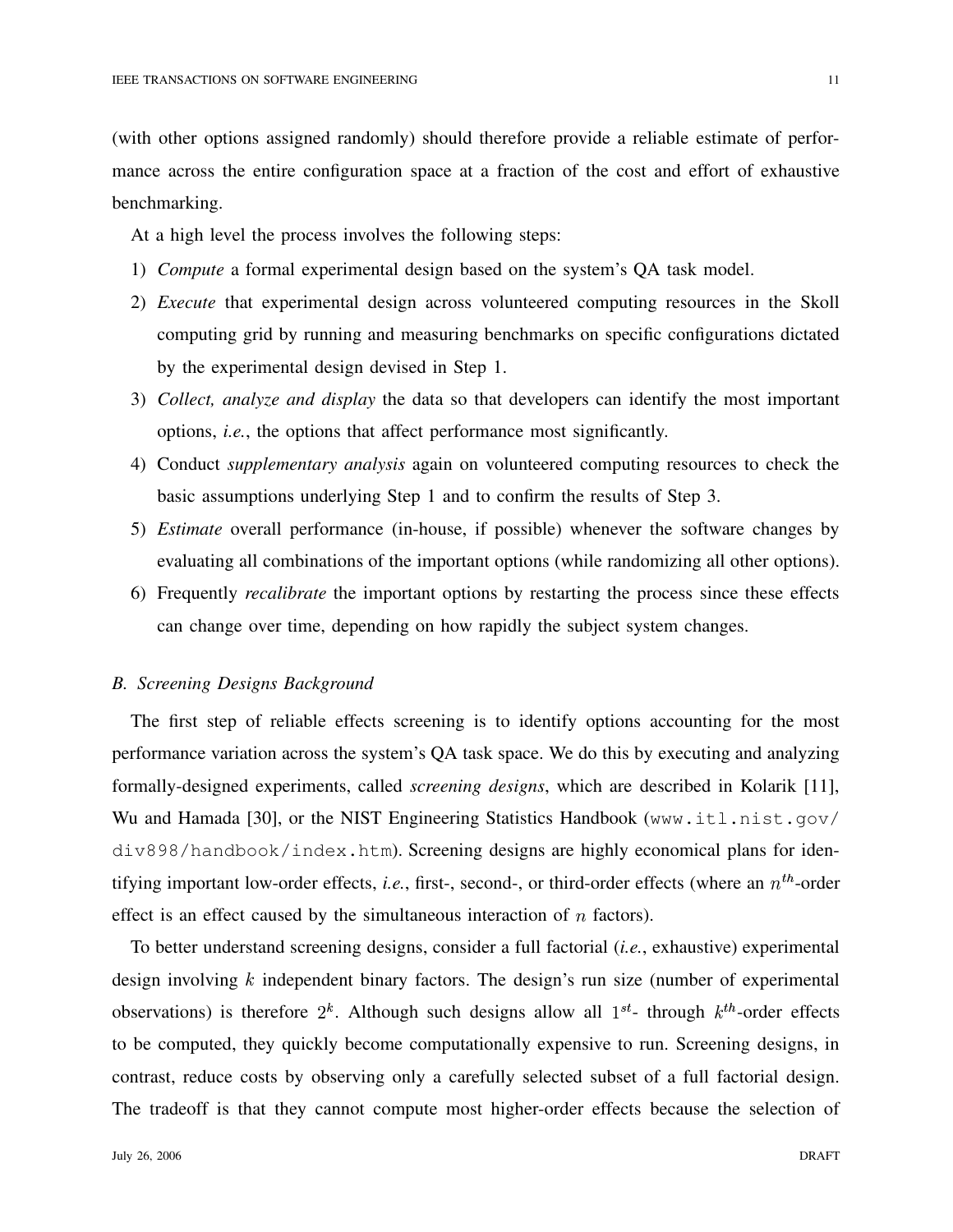observations aliases the effects of some lower-order interactions with some higher-order ones, *i.e.*, it conflates certain high- and low-order effects.

Which effects are conflated depends on the design's *resolution*. In resolution  $R$  designs, no effects involving *i* factors are aliased with effects involving less than  $R - i$  factors. For instance, a resolution III design is useful to evaluate "clear" (no two aliased together)  $1^{st}$ -order effects, where all higher effects are negligible. Here all  $1<sup>st</sup>$ -order effects will be clear, but they may be aliased with  $2^{nd}$ - or higher-order effects. This conflation is justified only if the high-order effects are indeed negligible. If these assumptions are patently unreasonable, then a higher resolution may be needed.

In practice, statistical packages are used to compute specific screening designs. We used the SAS/QC [1] package in this work, but many other packages, such as MINITAB and SPSS, are also applicable. these packages will produce a screening design, assuming one can be found, given the following application-specific information: (1) a list of options and their settings, (2) a maximum run size, and (3) the design's resolution.

Since we already build our QA task model graphically using Skoll's MDE tools (see Section II), we can just use a translator to convert it into the list of options and settings expected by our statistical package. The second and third items are interwined and must be chosen by developers. In particular, higher resolution designs will yield more accurate estimates (assuming some higher-level effects exist), but require more observations. It is also often advisable to run more than the minimum number of observations needed for a given resolution to improve precision or to deal with noisy processes. Developers must balance these competing forces.

## *C. Computing a Screening Design*

To demonstrate these choices, consider a hypothetical software system with 4 independent binary configuration options, A through D, each with binary settings + and  $-$ . A full factorial design for this system involves 16  $(2<sup>4</sup>)$  observations. We assume that our developers can only afford to gather 8 observations. With so few observations, there is no design with clear  $1^{st}$ - and  $2^{nd}$ -order effects. Developers must therefore either allow more observations or limit themselves to capturing only the 4  $1^{st}$ -order effects, *i.e.*, the effect of each option by itself. We assume they choose to stay with a run size of 8 and to use a resolution IV design.

Given these choices, the developers generate one acceptable design using a statistical package.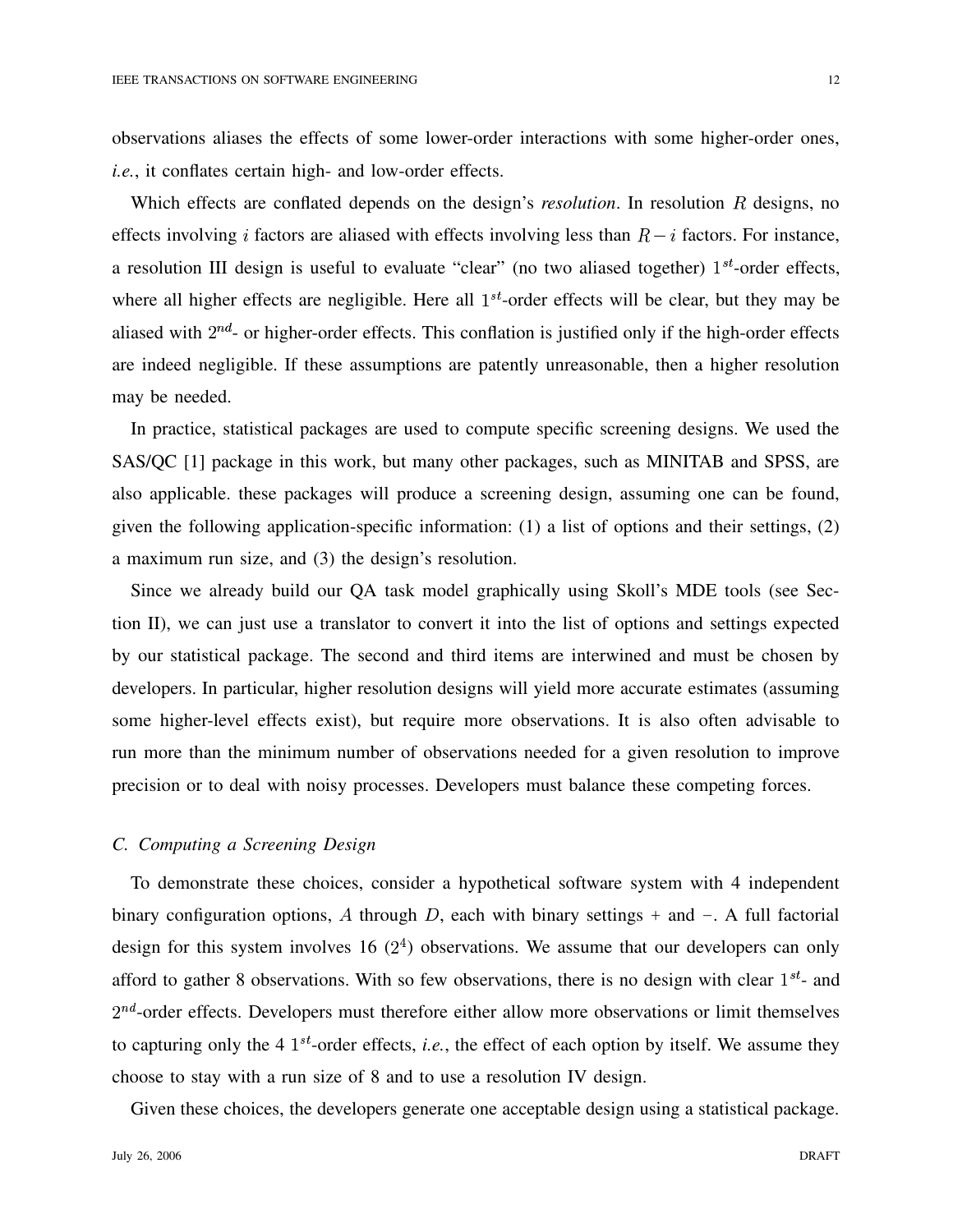The design (which appears in Table I) is identified uniquely as a  $2^{4-1}_{IV}$  design, which means that the total number of options is 4, that they will observe a  $1/2$   $(2^{-1} = 1/2)$  fraction of the full factorial design, and that the design is a resolution IV screening design. The design tool also

| A              | B              | C              | D         |  |
|----------------|----------------|----------------|-----------|--|
|                |                |                |           |  |
| $\overline{+}$ |                |                | $\,{}^+$  |  |
|                | $\ddot{}$      |                | $\ddot{}$ |  |
| $\ddot{}$      | $\ddot{}$      |                |           |  |
|                |                | $\overline{+}$ | $\ddot{}$ |  |
| $\overline{+}$ |                | $\overline{+}$ |           |  |
|                | $\overline{+}$ | $^{+}$         |           |  |
| $\overline{+}$ | $\overline{+}$ | $\ddot{}$      | $\ddot{}$ |  |
| <b>TABLE I</b> |                |                |           |  |

 $2^{4-1}_{IV}$  Design (Binary Option Settings are Encoded as (-) or (+))

outputs the aliasing structure  $D = ABC$ . We can see this aliasing in Table I where the setting of option D is the product of the settings of options A, B and C (think of + as 1 and - as -1). This dependence explains why the effect of option  $D$  cannot be untangled from the interaction effect of options  $A$ ,  $B$ , and  $C$ .

## *D. Executing and Analyzing Screening Designs*

After defining the screening design, developers will execute it across the computing resources comprising the Skoll grid. In our later feasibility studies, each experimental observation involves measuring a developer-supplied benchmark program while the system runs in a particular configuration. Our QA engineers use BGML to generate workload and benchmark code. Once the data is collected we analyze it to calculate the effects. Since our screening designs are balanced and orthogonal by construction (*i.e.*, no bias in the observed data), the effect calculations are simple. For binary options (with settings - or +), the effect of option A,  $ME(A)$ , is

$$
ME(A) = z(A-) - z(A+) \tag{1}
$$

where  $z(A-)$  and  $z(A+)$  are the mean values of the observed data over all runs where option A is (-) and where option A is (+), respectively.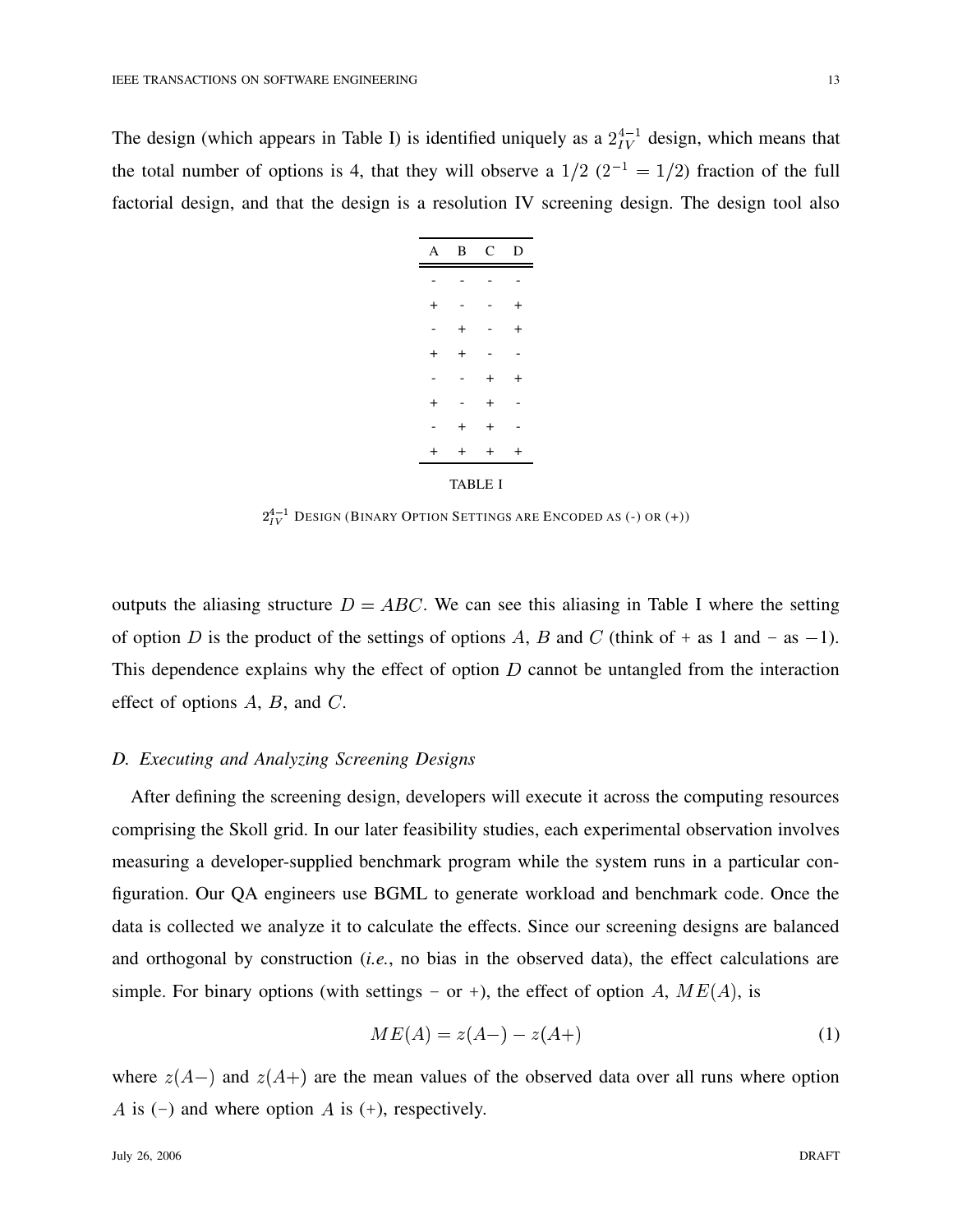If required,  $2^{nd}$ -order effects can be calculated in a similar way. The interaction effect of options A and B,  $INT(A, B)$  is:

$$
INT(A, B) = 1/2\{ME(B|A+) - ME(B|A-)\}\tag{2}
$$

$$
= 1/2\{ME(A|B+) - ME(A|B-)\}\tag{3}
$$

Here  $ME(B|A+)$  is called the *conditional effect* of B at the + level of A. The effect of one factor  $(e.g., B)$  therefore depends on the level of the other factor  $(e.g., A)$ . Similar equations exist for higher order effects and for designs with non-binary options. See Wu and Hamada [30] for further details.

Once the effects are computed, developers will want to determine which of them are important and which are not. There are several ways to determine this, including using standard hypothesis testing. We do not use formal hypothesis tests primarily because they require strong assumptions about the standard deviation of the experimental samples. Instead, we display the effects graphically and let developers use their expert judgment to decide which effects they consider important. While this approach has some downsides (see Section VIII), even with traditional tests for statistical significance, experimenters must still judge for themselves whether a significant effect has any practical importance.

Our graphical analysis uses *half-normal probability plots*, which show each option's effect against their corresponding coordinates on the half-normal probability scale. If  $|\theta|_1 \leq |\theta|_2 \leq$  $\ldots \le |\theta|_I$  are the ordered set of effect estimations, the half-normal plot then consists of the points

$$
(\Phi^{-1}(0.5 + 0.5[i - 0.5]/I), |\theta|_i) \ for \ i = 1, ..., I
$$
\n(4)

where  $\Phi$  is the cumulative distribution function of a standard normal random variable.

The rationale behind half-normal plots is that unimportant options will have effects whose distribution is normal and centered near 0. Important effects will also be normally distributed, but with means different from 0.<sup>3</sup> Options whose effects deviate substantially from 0 should therefore be considered important. If no effects are important, the resulting plot will show a set of points on an approximate line near  $y = 0$ .

<sup>3</sup>Since the effects are averages over numerous observations, the central limit theorem guarantees normality.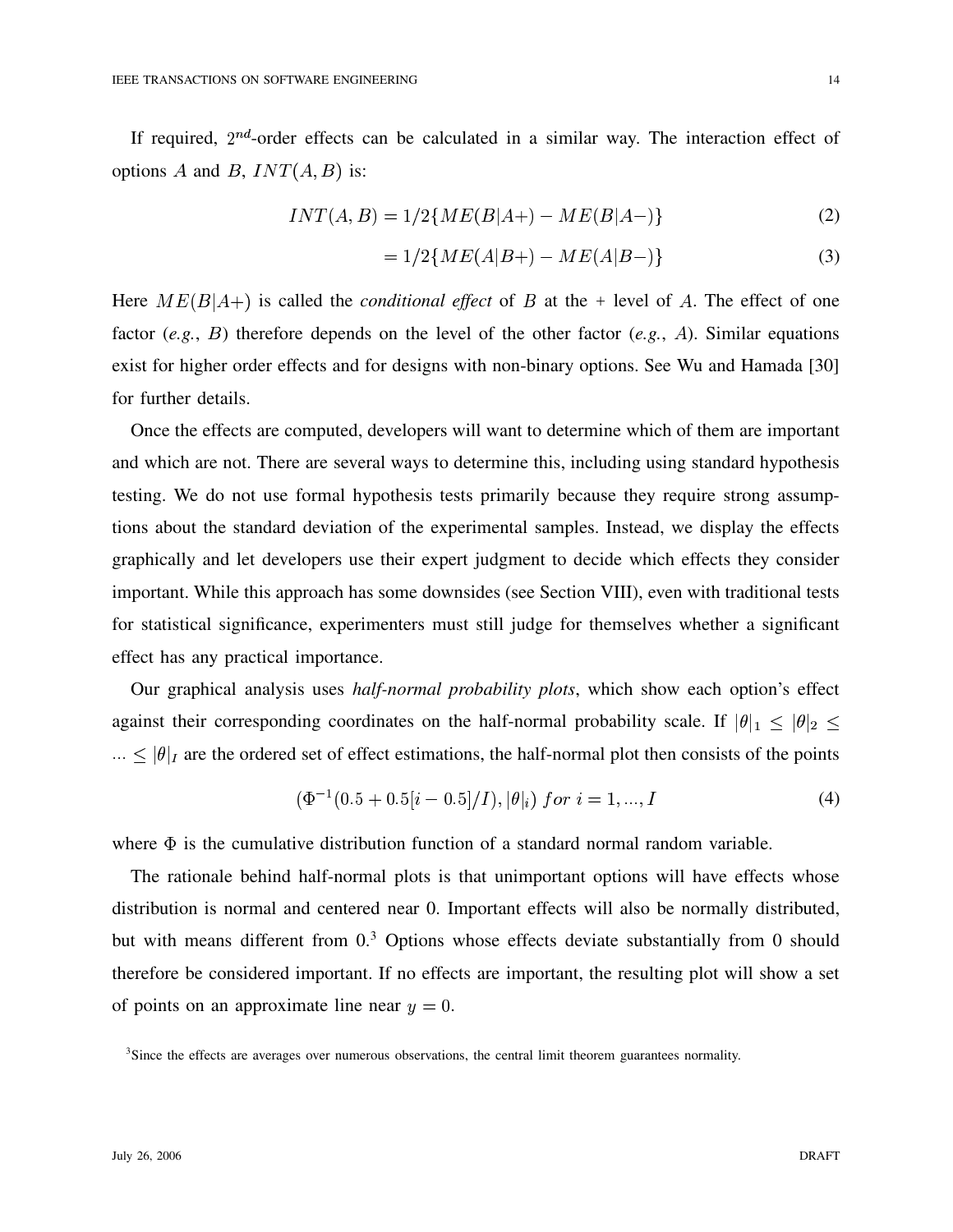#### *E. Conduction Supplementary Analysis*

At this point developers have a candidate set of important options. One potential problem, however, is that we arrived at these options by making the following assumptions:

- 1) The low-order effects identified as being important really are; while the higher-order effects they are aliased to are not.
- 2) Monitoring only low-order effects is sufficient to produce reliable estimates.

Since these are only assumptions, it is important to check them before proceeding since the reliability of our results will be severely compromised if they do not hold. We therefore validate these assumptions using two types of follow-up experiments:

- 1) We first examine additional configurations to disambiguate any effects aliased to our purported low-level important options.
- 2) We then examine additional configurations to look for other higher-order effects.

In these follow-up experiments we rely on another class of efficient experimental designs called *D-optimal designs* [22], which are again computer-aided designs. Given a configuration space and a model the experimenter wishes to fit, a D-optimal design uses search-based computer algorithms (*e.g.*, hill climbing or simulated annealing) to select a set of configurations that satisfy a particular optimality criterion. Unlike more common fractional factorial designs, therefore, the size of D-optimal designs need not be a perfect fraction of full factorial designs. D-optimal designs are preferable to standard classical designs when (1) the standard designs require more observations than can be tested with available time and resources and (2) the configuration space is heavily constrained (*i.e.,* when not all the configurations are valid). Both factors are frequently present in modern software systems. Full details of D-optimail designs are beyond the scope of this paper, but can be found in books and articles (See Kolarik [11] and Mitchell [22]).

Based on the results of this D-optimal design analysis, developers may modify the set of important options. At this point developers have a working set of important options that they can use to create a screening suite of configurations to benchmark whenever the system changes.

#### IV. FEASIBILITY STUDY

This section describes a feasibility study that assesses the implementation cost and the effectiveness of the reliable effects screening process described in Section III on a suite of large, performance-intensive software frameworks.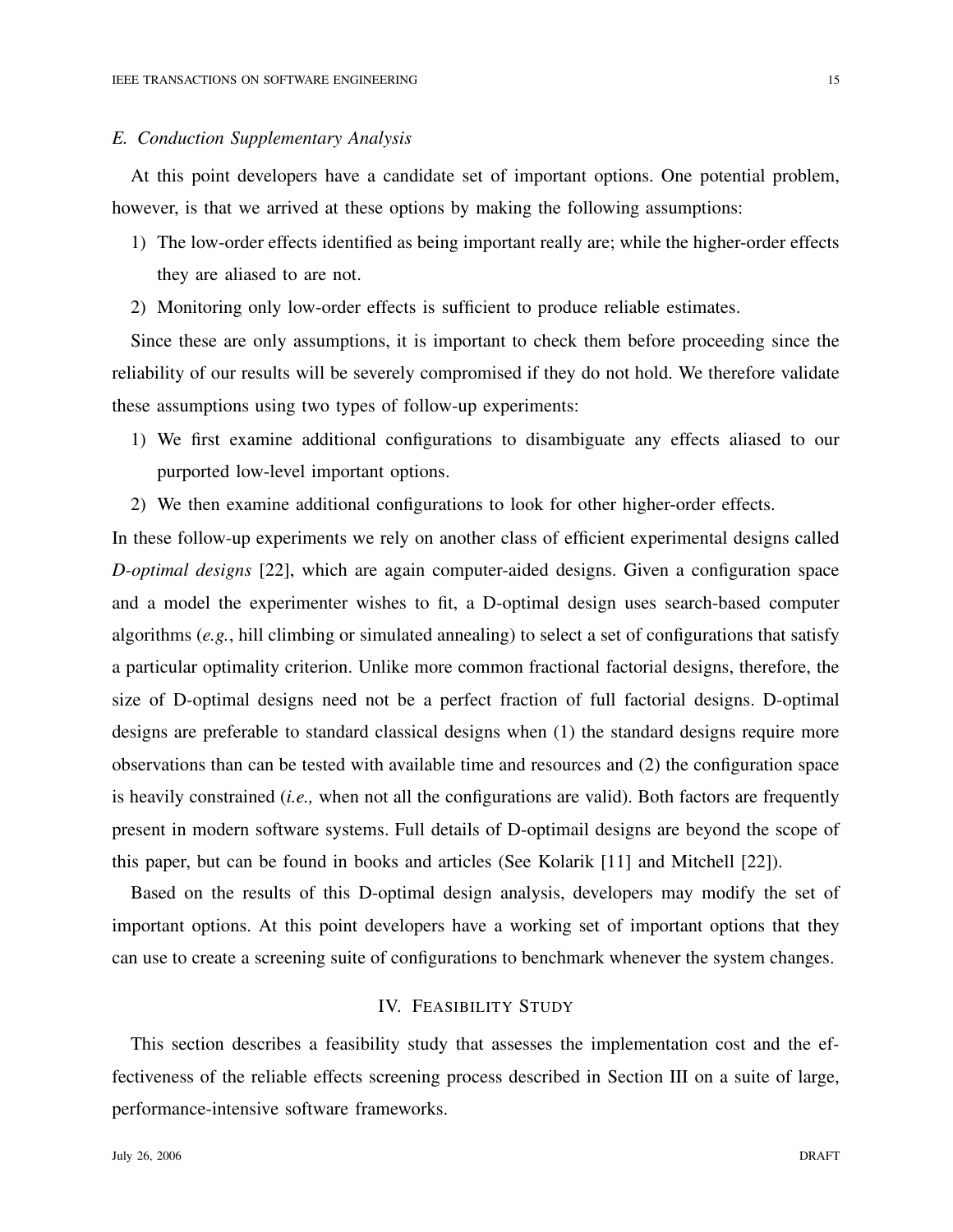#### *A. Experimental Design*

**Hypotheses.** Our feasibility study explores the following three hypotheses:

- 1) Our MDE-based Skoll environment cost-effectively supports the definition, implementation, and execution of our reliable effects screening process described in Section III.
- 2) The screening designs used in the reliable effects screening correctly identifies a small subset of options whose effect on performance is important.
- 3) Exhaustively examining just the options identified by the screening design gives performance data that (a) is representative of the system's performance across the entire configuration space, but less costly to obtain and (b) is more representative than a similarlysized random sample.

**Subject applications.** The experimental subject applications for this study were based on three open-source software frameworks for performance-intensive systems: ACE v5.4 + TAO v1.4 + CIAO v0.4, which can be downloaded via www.dre.vanderbilt.edu. ACE provides reusable C++ wrapper facades and framework components that implements core concurrency and distribution patterns [26] for distributed real-time and embedded (DRE) systems. TAO is a highly configurable Real-time CORBA Object Request Broker (ORB) built atop ACE to meet the demanding QoS requirements of DRE systems. CIAO extends TAO to support components, which enables developers to declaratively provision QoS policies end-to-end when assembling DRE systems.

ACE+TAO+CIAO are ideal subjects for our feasibility study since they share many characteristics with other highly configurable performance-intensive systems. For example, they collectively have over  $2M+$  lines of source code, functional regression tests, and performance benchmarks contained in  $\sim$ 4,500 files that average over 300 CVS commits per week by dozens of developers around the world. They also run on a wide range of OS platforms, including all variants of Windows, most versions of UNIX, and many real-time operating systems, such as LynxOS and VxWorks.

**Application scenario.** Due to recent changes made to the ACE message queuing strategy, the developers of ACE+TAO+CIAO were concerned with measuring two performance criteria: (1) the latency for each request and (2) total message throughput (events/second) between the ACE+- TAO+CIAO client and server. For this version of ACE+TAO+CIAO, the developers identified 14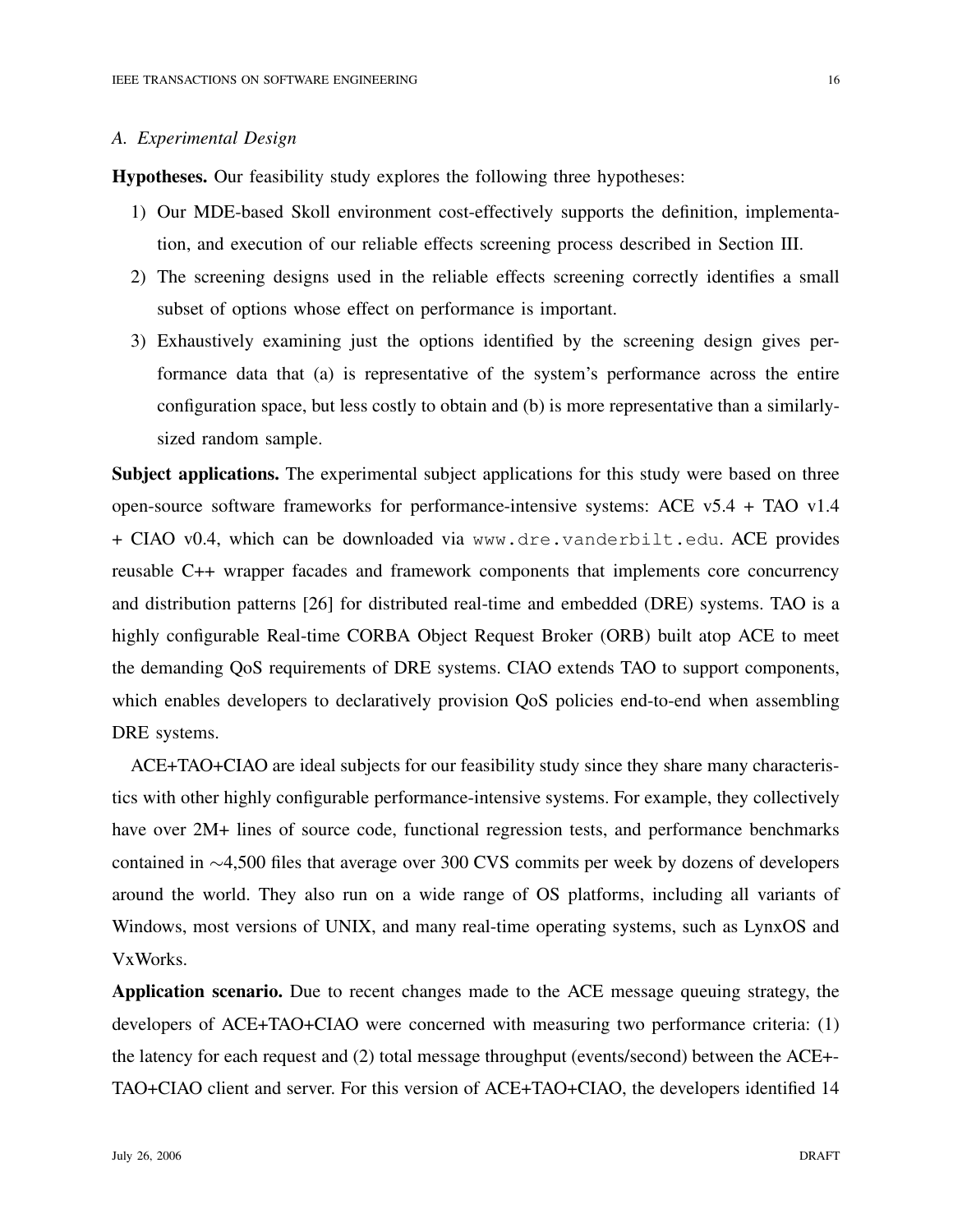binary run-time options they felt affected latency and throughput. The entire configuration space therefore has  $2^{14} = 16,384$  different configurations. To save space, we refer to these options by their one letter indices, A-N (see Table II for more details on the mapping of letters to options).

#### TABLE II

| <b>Option Index</b> | <b>Option Name</b>             | <b>Option Settings</b> | <b>Option Description</b>            |
|---------------------|--------------------------------|------------------------|--------------------------------------|
| A                   | ReactorThreadQueue             | {FIFO, LIFO}           | Order in which incoming requests     |
|                     |                                |                        | are processed in the ORB Reactor     |
| $\, {\bf B}$        | <b>ClientConnectionHandler</b> | $\{RW, MT\}$           | Client side connection handler       |
| $\mathsf{C}$        | ReactorMaskSignals             | ${0, 1}$               | Enable/disable signals               |
|                     |                                |                        | during request processing            |
| D                   | ConnectionPurgingStrategy      | {LRU, LFU}             | ORB connection purging strategy      |
| Ε                   | ConnectionCachePurgePercent    | ${10, 40}$             | % of the ORB connection cache purged |
| F                   | <b>ConnectionCacheLock</b>     | {thread, null}         | Enable/disable locking of            |
|                     |                                |                        | the ORB connection cache             |
| $\mathbf G$         | CorbaObjectLock                | {thread, null}         | Enable/disable locking while         |
|                     |                                |                        | synchronizing object state           |
| H                   | ObjectKeyTableLock             | {thread, null}         | Type of lock to be used              |
|                     |                                |                        | within ORB for retrieving            |
|                     |                                |                        | object keys                          |
| I                   | InputCDRAllocator              | {thread, null}         | Enable/disble locking during         |
|                     |                                |                        | creating CDR streams                 |
| J                   | Concurrency                    | {reactive,             | ORB concurrency                      |
|                     |                                | thread-per-connect}    | reactive or thread per connection    |
| $\rm K$             | ActiveObjectMapSize            | ${32, 128}$            | Map size for holding objects         |
| L                   | UseridPolicyDemuxStrategy      | {linear, dynamic}      | Demultiplexing strategy              |
|                     |                                |                        | when user-id policy is used          |
| M                   | SystemPolicyDemuxStrategy      | {linear, dynamic}      | Demultiplexing strategy              |
|                     |                                |                        | when system id policy is used        |
| ${\bf N}$           | UniquePolicyRevDemuxStrategy   | {linear, dynamic}      | Specify the reverse demultiplexing   |
|                     |                                |                        | lookup strategy to be                |
|                     |                                |                        | used with the unique id policy       |

#### SOME ACE+TAO OPTIONS

**Using MDE tools to model experiment scenario.** To ease experiment creation and generation, we used the Skoll MDE tools to compose the experiment visually. In particular, we used BGML to generate the platform-specific benchmarking code needed to evaluate the QoS of the ACE+-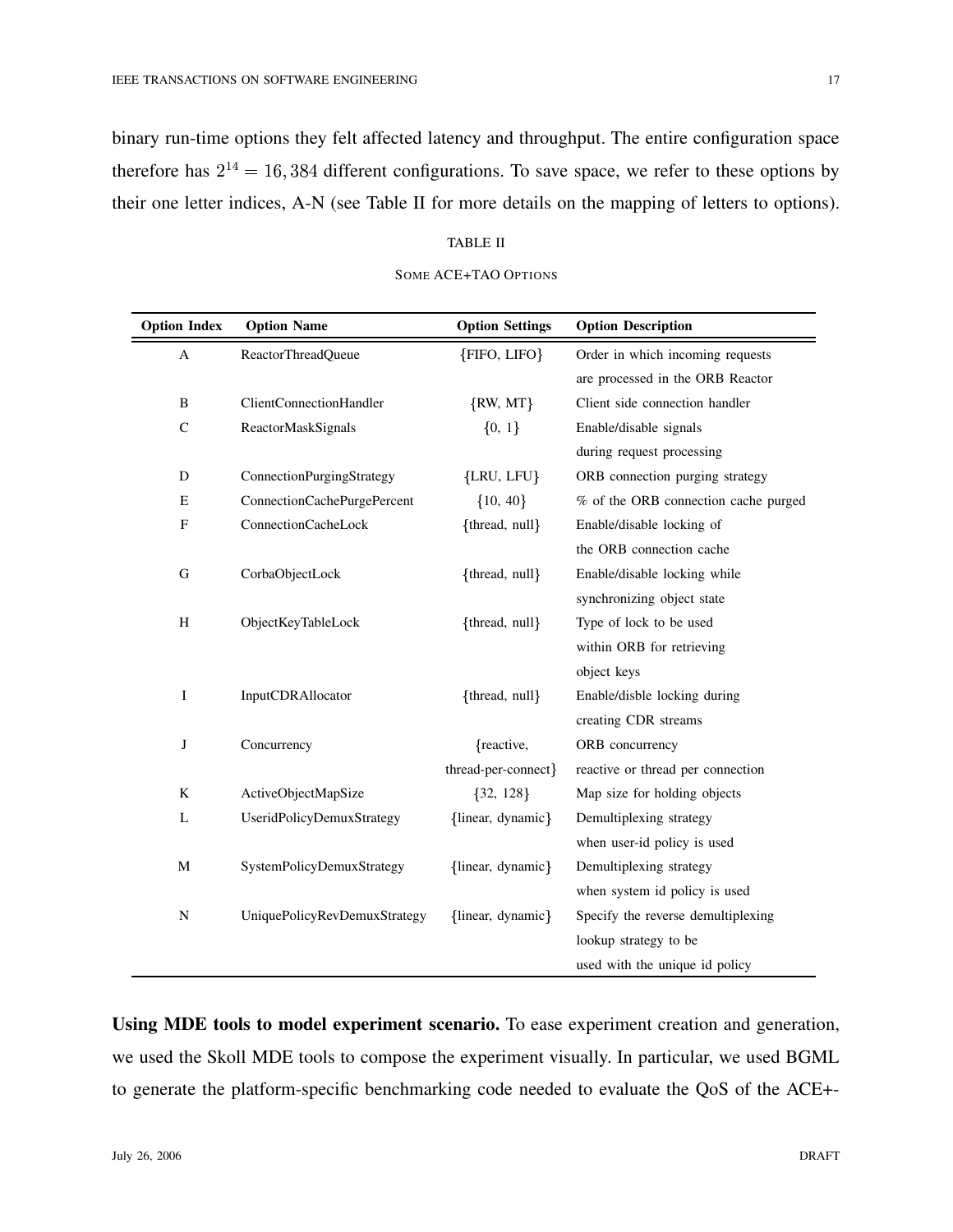TAO+CIAO software framework configurations. Figure 3 shows how we used BGML to model the benchmark. For the experiment, we modeled the operation exchanged between the client and



Fig. 3. Using BGML to Generate Benchmarking Code

server using BGML's operation element. We then associated this element with BGML's latency metric to compute the end-to-end measurements for our experiments. The number of warm up iterations and the data type exchanged between client and server were all set as attributes to the operation and latency elements provided by BGML. As shown in the figure, BGML code generators generated the benchmarking code to measure and capture the latency for our experiment.

Another step in designing our experiment involved modeling the ACE+TAO+CIAO framework configurations. We used the OCML MDE tool to ensure that the configuration were both syntactically and semantically valid, as shown in Figure 4. As shown in the figure, OCML was used to enter the ACE+TAO+CIAO configurations we wanted to measure. OCML's constraint checker first validated the configurations we modeled, while the code generator produced the framework configuration files.

**Experimental process.** Our experimental process used Skoll's MDE tools to implement the reliable effects screening process and evaluate our three hypotheses above. We executed the reliable effects screening process across a prototype Skoll grid of dual processor Xeon machines running Red Hat 2.4.21 with 1GB of memory in the real-time scheduling class. The experimental tasks involved running a benchmark application in a particular system configuration, which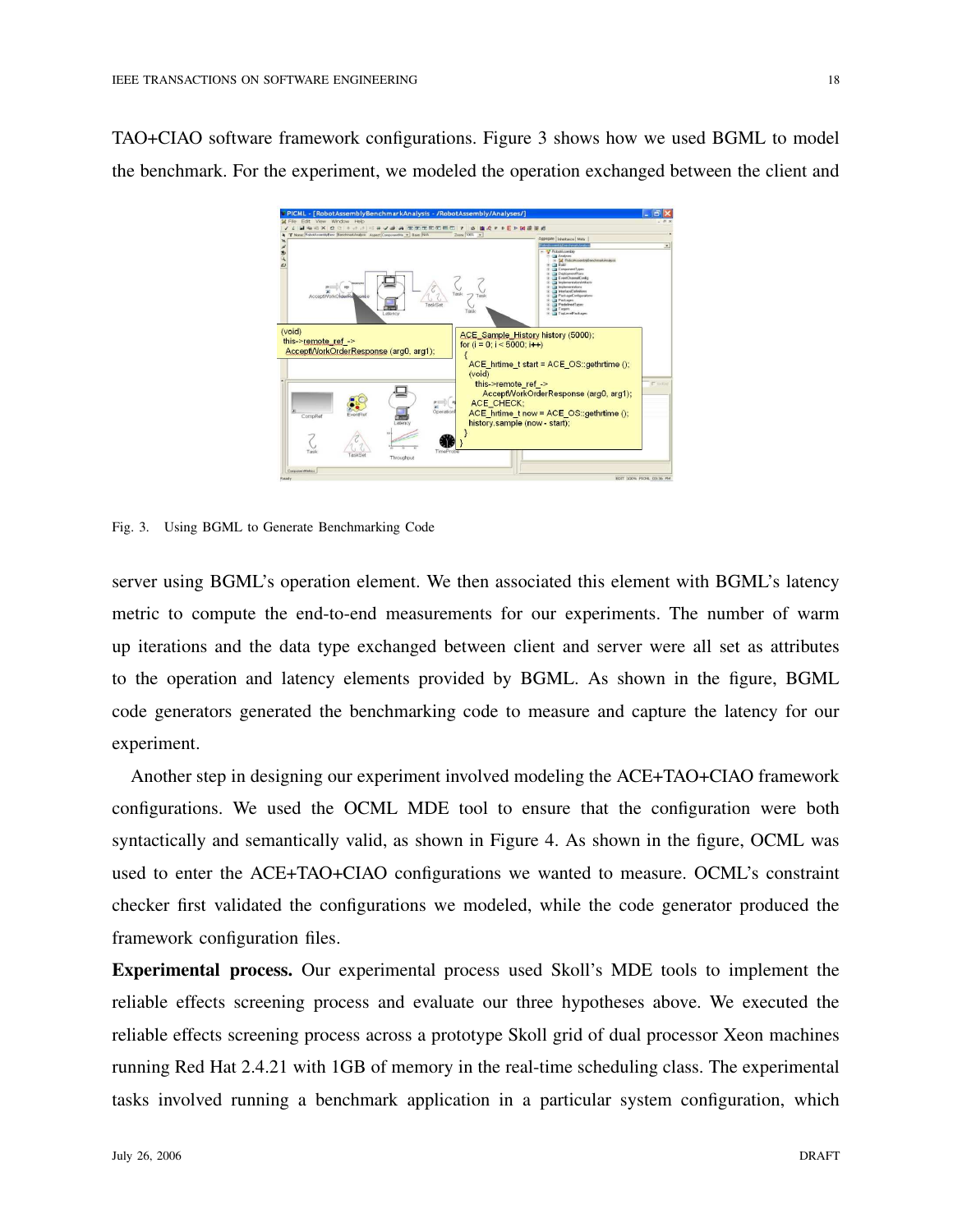| ORB_Configuration_Options<br>E Command_Line_Options<br>Environment Variables<br>Service_Configurator_File<br>由<br>Client_Strategy_Factory<br>Resource Factories<br>Advanced Resource<br>Default_Resource_Fac<br>Server Strategy Factory | Clear  | ORBConnectionCacheLock null                                    |
|-----------------------------------------------------------------------------------------------------------------------------------------------------------------------------------------------------------------------------------------|--------|----------------------------------------------------------------|
|                                                                                                                                                                                                                                         | Elean  | default - thread<br>ORBConnectionCacheMax thread               |
|                                                                                                                                                                                                                                         | Elean  | ORBConnectionCachePurgePercentage 20                           |
|                                                                                                                                                                                                                                         | Clear  | ORBConnectionPurgingStrategy   Ifu<br>$\overline{\phantom{a}}$ |
|                                                                                                                                                                                                                                         | Clear  | ORBCorbaObjectLock null<br>$\overline{\phantom{0}}$            |
|                                                                                                                                                                                                                                         | Clear. | ORBFlushingStrategy .<br>$\overline{\phantom{a}}$              |
|                                                                                                                                                                                                                                         | Elear. | <b>ORBIORParser</b>                                            |
| ×<br>нm                                                                                                                                                                                                                                 | Clear  | ORBMuxedConnectionMax n                                        |

Fig. 4. Using OCML to Capture Experiment Configuration

evaluated performance for the application scenario outlined above. The benchmark created an ACE+TAO+CIAO client and server and then measured message latency and overall throughput between the client and the server.

In our experiment, the client sent 300K requests to the server. After each request the client waited for a response from the server and recorded the latency measure in microseconds. At the end of 300K requests, the client computed the throughput in terms of number of requests served per second. We then analyzed the resulting data to evaluate our hypotheses. Section VIII describes the limitations with our current experimental process.

## *B. The Full Data Set*

To provide a baseline for evaluating our approach, we first generated and analyzed performance data for all  $16,000+$  valid configurations of ACE+TAO+CIAO.<sup>4</sup> We refer to these configurations as the "full suite" and the performance data as the "full data set."

We examined the effect of each option and judged whether they had important effects on performance. Figure 5 plots the effect of each of the 14 ACE+TAO+CIAO options on latency and throughput across the full data set. We see that options  $B$  and  $J$  are clearly important, whereas options  $I, C$ , and  $F$  are arguably important. The remaining options are not important.

<sup>4</sup>We would not do this step in practice since it required about two days of CPU time, which would be prohibitively expensive in most production software development environments with scores of such experiments running daily.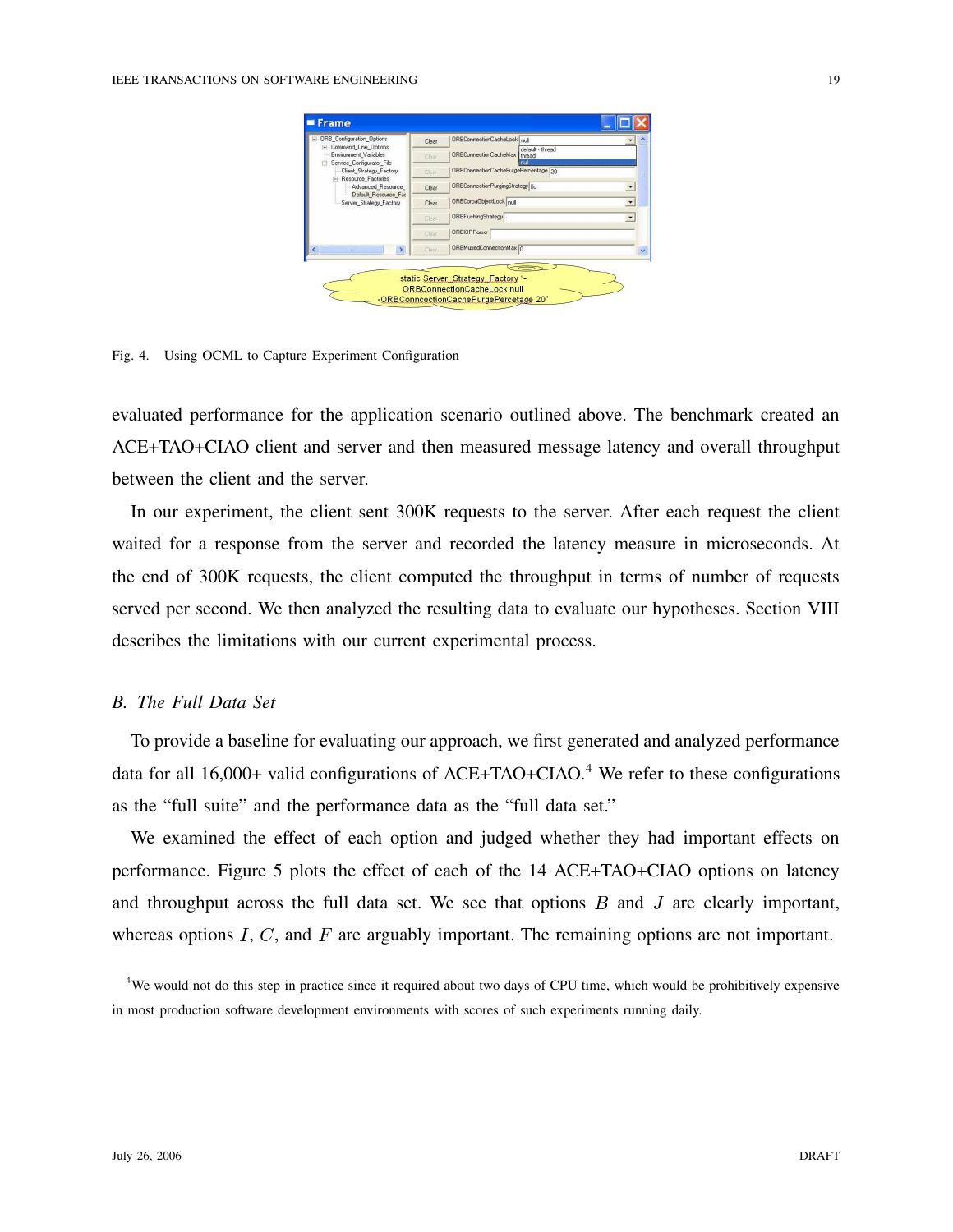

Fig. 5. Option Effects Based on Full Data

## *C. Evaluating Screening Designs*

We now walk through the steps involved in conducting the reliable effects screening process, to see whether the remotely executed screening designs can correctly identify the same important options discovered in the full data set.

To perform these steps, we calculated and executed several different resolution IV screening designs of differing run sizes. The specifications for these designs appear in the Appendix. The first set of designs examined all 14 options using increasingly larger run sizes (32, 64, or 128 observations) to identify only important  $1^{st}$ -order effects. We refer to these screening designs as  $Scr_{32}$ ,  $Scr_{64}$  and  $Scr_{128}$ , respectively. We also calculated and executed a second set of designs that attempted to capture important  $1^{st}$ - and  $2^{nd}$ -order effects.

Figure 6 shows the half-normal probability plots obtained from our first set of screening designs. The figures show that all screening designs correctly identify options  $B$  and  $J$  as being important.  $Scr_{128}$  also identifies the possibly important effect of options C, I, and F. Due to space considerations in the paper we only present data on latency (throughput analysis showed identical results unless otherwise stated).

## *D. Higher-Order Effects*

The Resolution IV design only calculates clear  $1<sup>st</sup>$ -order effects, which appears to work well for our subject application and scenario, but might not be sufficient for other situations. Figure 7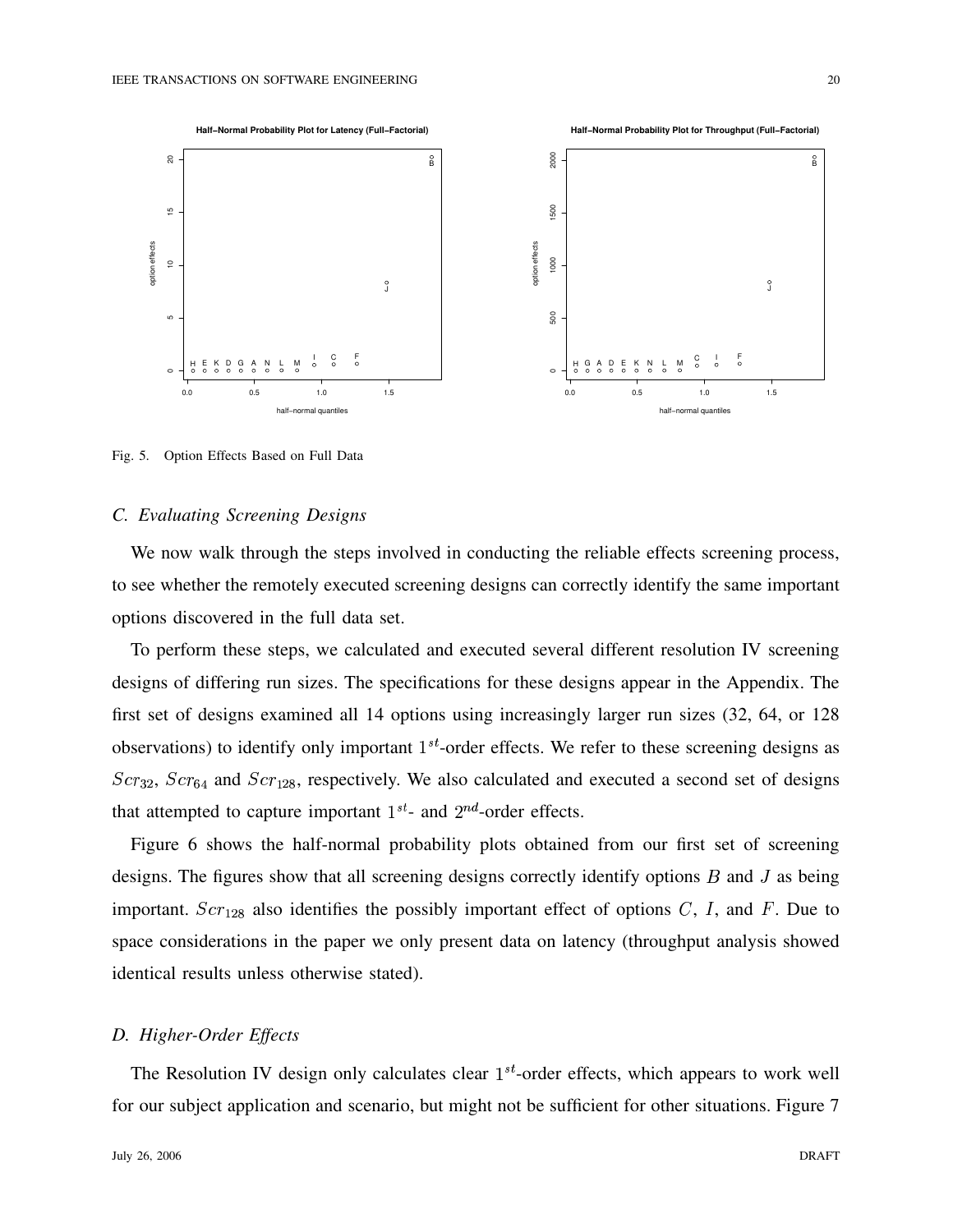



Fig. 6. Option Effects Based on Screening Designs

shows the effects of all pairs of options based on the full data set and the same effects captured via a Resolution VI screening design using 2,048 observations. From the figure we see several things: (1) the screening design correctly identifies the 5 most important pairwise interactions at  $1/8$ <sup>th</sup> the cost of exhaustive testing and (2) the most important interaction effects involve only options that are already considered important by themselves, which supports the belief that monitoring only first-order effects will be sufficient for our subject frameworks.

#### *E. Validating Basic Assumptions*

To compute the important options, we used a resolution IV screening design, which according to the definition given in Section III, means that  $(1)$  we aliased some  $1<sup>st</sup>$ -order effects with some  $3^{rd}$ -order or higher effects and some  $2^{nd}$ -order effects with other  $2^{nd}$ -order or higher effects, and (2) we assume that  $3^{rd}$ -order or higher effects are negligible. If these assumptions do not hold however performance estimations will be incorrect. Therefore, at this stage we perform two further analyses to validate these assumptions.

In the remainder of this section we analyze the data from our  $2^{14-7}_{IV}$ , 128-run experiment. We did this experiment because it was the only one where we identified five important options rather than two. The analysis presented in this section is readily applicable to any screening experiment.

*1) Breaking Aliases:* In the  $2^{14-7}_{IV}$ , 128-run experiment, we identified options B and J as being clearly important and options  $C, F$ , and  $I$  as being arguably important (see Table II for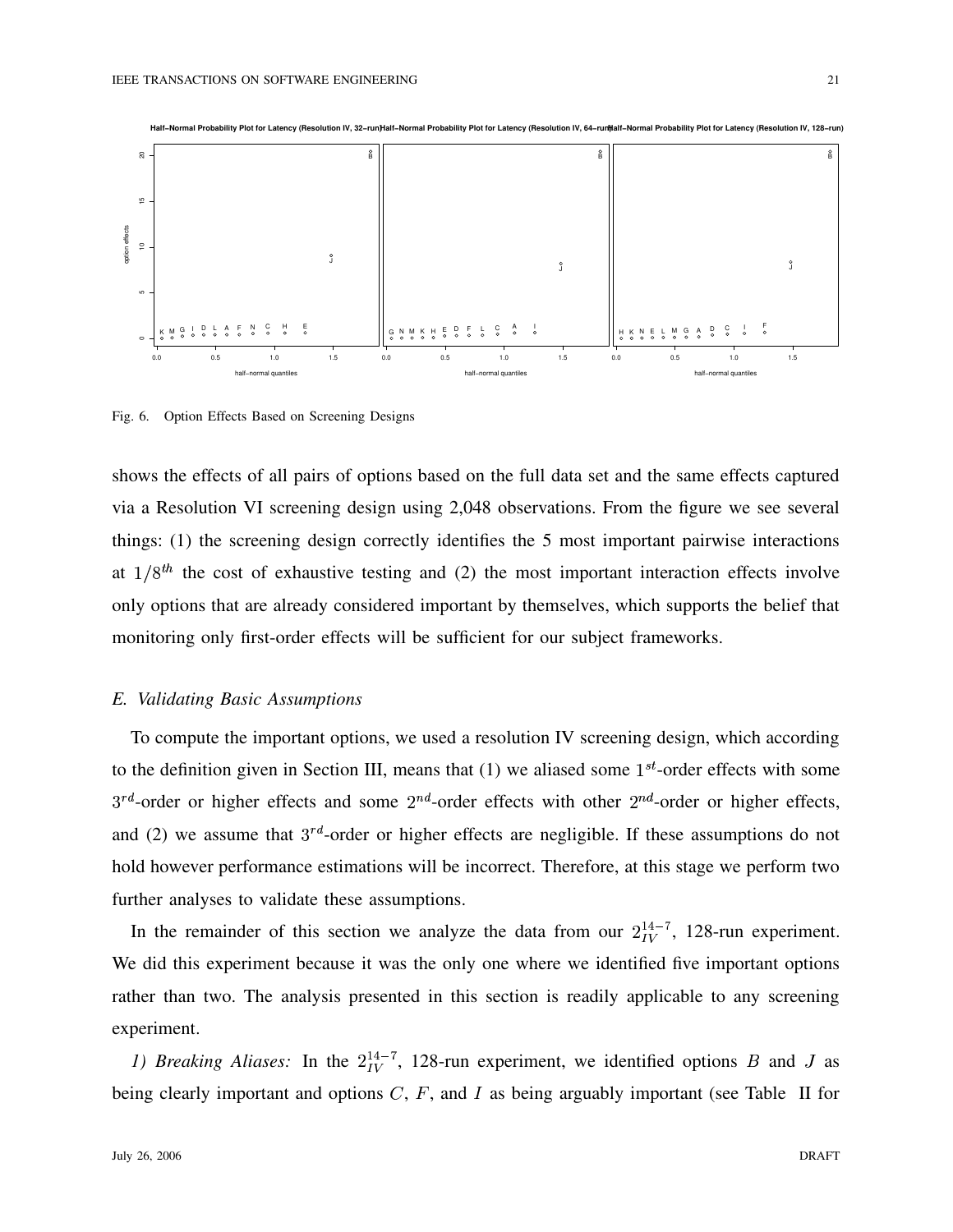**Half−Normal Probability Plot for Latency (Full−Factorial)**



**Half−Normal Probability Plot for Latency (Resolution VI, 2048−run)**



Fig. 7. Pairwise Effects Based on Full and Screening Suite

the list of options). In that design, some  $1^{st}$ -order effects were aliased with some  $3^{rd}$ -order or higher effects. Table III shows the aliasing structure for the important options up to  $4^{th}$ -order effects. Note that the complete aliasing structure for the important options contains a total of 640 aliases.

Consider the alias  $B = ACH$  for the important option B; the effect of option B is aliased with the interaction effect of options  $A, C$ , and  $H$ . Since the experimental analysis cannot distinguish B from  $ACH$ , there is an ambiguity whether B or  $ACH$  is really important. If  $ACH$ , not B, is the important effect then our performance estimations would obviously suffer, as would the rest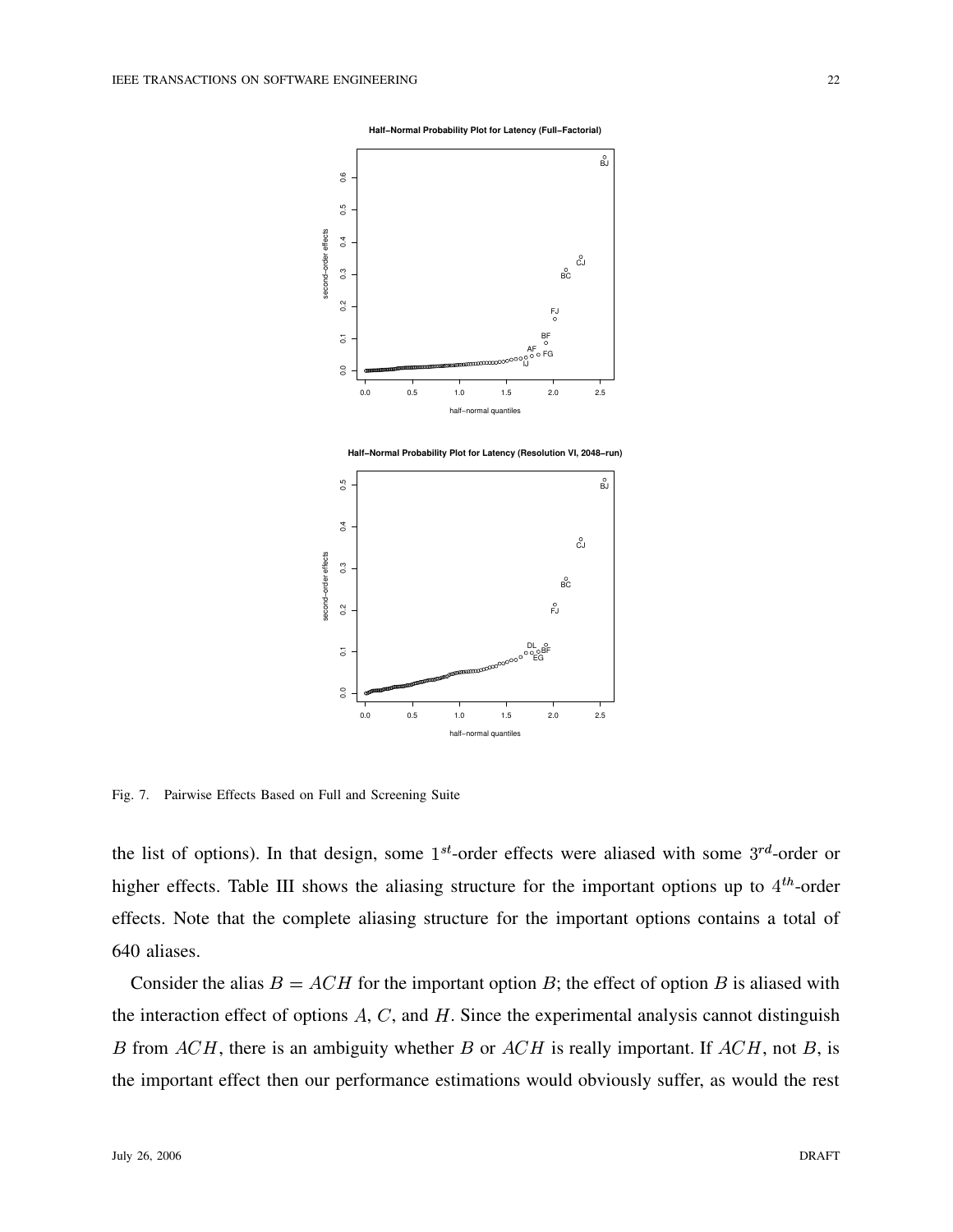| Partial Aliasing Structure                                        |  |  |  |  |
|-------------------------------------------------------------------|--|--|--|--|
| $B = ACH = CGKM = CKLN = DGHL = DHMN = EFHK = HUK = ADEI = ADFJ$  |  |  |  |  |
| $J = EFI = ACIK = BHIK = CDFH = DEGM = DELN = FGKN = FKIM = ABDF$ |  |  |  |  |
| $C = ABH = ADMN = AIJK = BGKM = BKLN = DEHI = DFHI = AEFK = ADGL$ |  |  |  |  |
| $F = EI = BEHK = CDHJ = DGIM = DILN = GJKN = JKLM = ABDJ = ACEK$  |  |  |  |  |
| $I = EFJ = ACJK = BHJK = CDEH = DFGM = DFLN = EGKN = EKLM = ABDE$ |  |  |  |  |

TABLE III

PARTIAL ALIASING STRUCTURE FOR THE IMPORTANT OPTION IN THE  $2^{14-7}_{IV}$ , 128-RUN DESIGN

of the aliases. Ambiguities involving aliased effects for the important options should therefore be resolved to ensure the reliability of the performance estimations.

To resolve the ambiguity in this experiment, we first formally modeled the important effects and their 640 aliases by the following linear model:

$$
y = \beta_0 + \beta_B x_B + \beta_J x_J + \beta_C x_C + \beta_F x_F + \beta_I x_I
$$
  
+  $\beta_{ACH} x_A x_C x_H + \beta_i x_i$ ,  $\forall i \in S - \{ACH\}$  (5)

where S is the set of all 640 aliased effects,  $\beta_0$  is the intercept term,  $x_B = -1, 1$  according to the level of option B (the definitions for the other x's are similar),  $\beta$ 's are the model coefficients, etc.

Note that since the  $1^{st}$ -order effects other than B, J, C, F, and I are negligible (Section IV-C), we excluded them from the model. We then augmented our 128-run screening experiment using the D-optimal design approach. This search-based technique determined an appropriate design which required benchmarking an additional 2,328 configurations. We then collected the results and analyzed them together with the results of the original screening experiments.

Figure 8(a) plots the Type III sum of squares for the factorial effects. In this figure, the effects are ordered in descending order. Due to space limitations, only the top 10 effects are given. The higher the sum of squares, the more important the effects are. As can be seen from this figure, options  $B, J, C, F$ , and I are important, while the higher-order interactions to which they are aliased are not, *i.e.*, the low-order effect explains roughly 10 times the variance of its higherorder alias. Further statistical analysis also showed that these options are statistically significant at 99.99% confidence level or better.

Although this analysis confirmed our earlier results, it required benchmarking an additional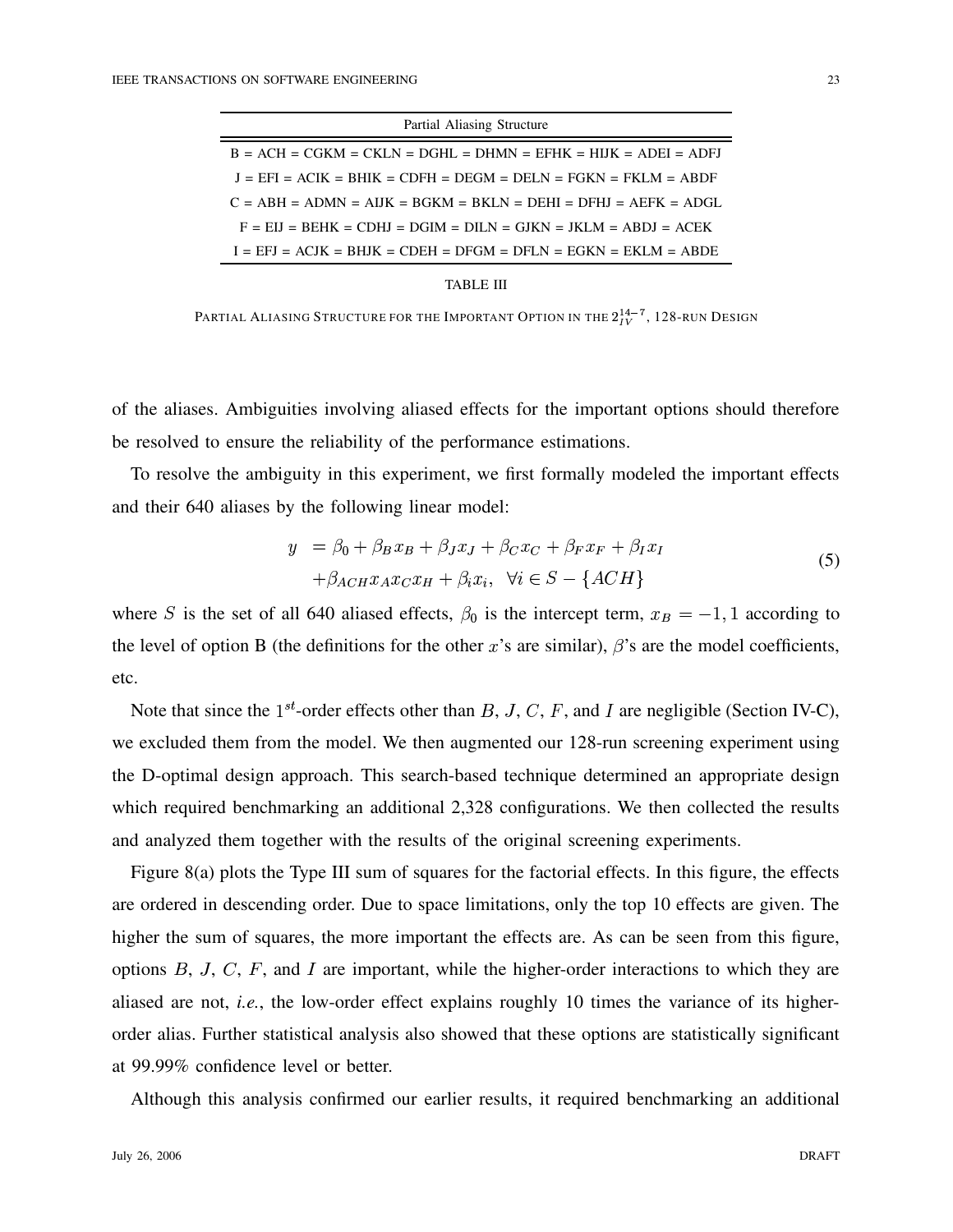

Fig. 8. (a) Complete Dealiasing Experiment and (b) Up to and Including  $3^{rd}$ -order Effects Dealiasing Experiment.

2,000+ configuration, which in large-scale systems might too expensive. To further reduce costs, one might forego a complete dealiasing of important options, dealiasing them up to a certain level of order (*e.g.*, up to  $3^{rd}$ -order or  $4^{th}$ -order effects), or dealiasing only suspected aliases based on developer's domain knowledge.

To see how much savings partial dealising might yield, we repeated the evaluation process, dealiasing the important options only up to and including  $3^{rd}$ -order effects, which required only 64 additional configurations. As can be seen in Figure 8(b), in this particular example, we were able to reach the same conclusions as the complete dealiasing experiment.

*2) Checking for Higher-Order Effects:* As described earlier in this Section, our second assumption was that monitoring only  $1^{st}$ -order effects was sufficient for our subject frameworks. Below, we investigate the validity of that assumption. Without loss of generality, we will look for important effects up to and including  $3^{rd}$ -order effects. Developers can choose up to which level to examine, keeping in mind that as the level increases, the number of observations needed converges to exhaustive testing.

Just as in Section IV-E.1, we augmented the  $2^{14-7}_{IV}$ , 128-run experiment using the D-optimality criterion. this time, however, our generalized linear model consisted of all the  $1^{st}$ -,  $2^{nd}$ -, and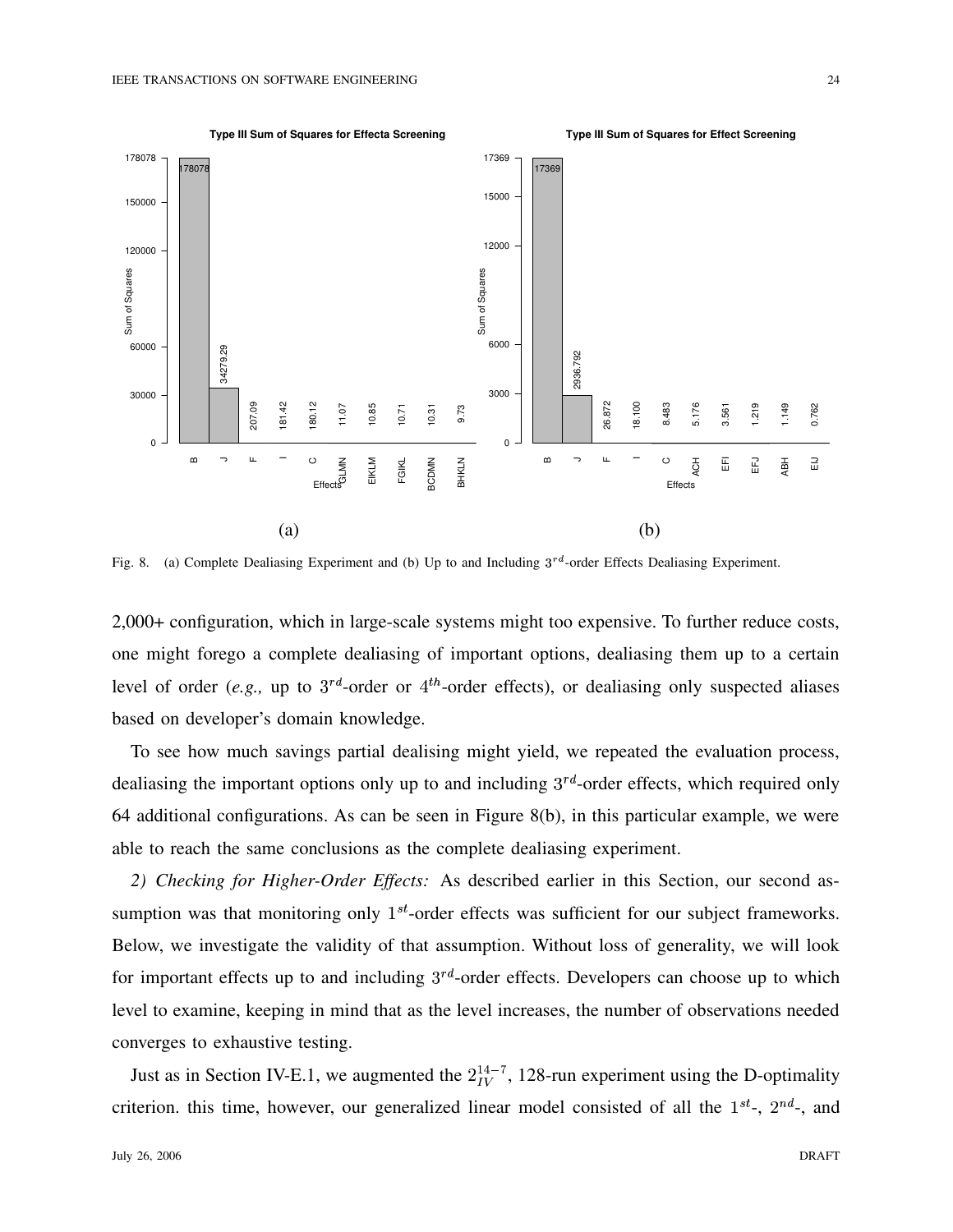



Fig. 9. Looking for Higher-order Effects Upto and Including  $3^{rd}$ -order Effects.

 $3^{rd}$ -order effects. This design required only an additional 381 configurations. Figure 9 shows the results of this study. We identified the top 6 effects:  $B, J, F, I, BJ$ , and  $C$ , as statistically significant at 99.9% confidence level or better. Among these important options we have only one interaction effect: BJ. Since this interaction involves only options that are already considered important by themselves, we conclude that monitoring only first-order effects was sufficient for our subject frameworks.

The results presented above suggest that screening designs can detect important options at a small fraction of the cost of exhaustive testing and that techniques exist to economically check key assumptions underlying the technique. The smaller the effect, however, the larger the run size needed to identify it. Developers should therefore be cautious when dealing with options that appear to have an important, but relatively small effect, as they may actually be seeing normal variation ( $Scr_{32}$  and  $Scr_{64}$  both have examples of this).

## *F. Estimating Performance with Screening Suites*

Our experiments thus far have identified a small set of important options. We now evaluate whether benchmarking all combinations of these most important options can be used to estimate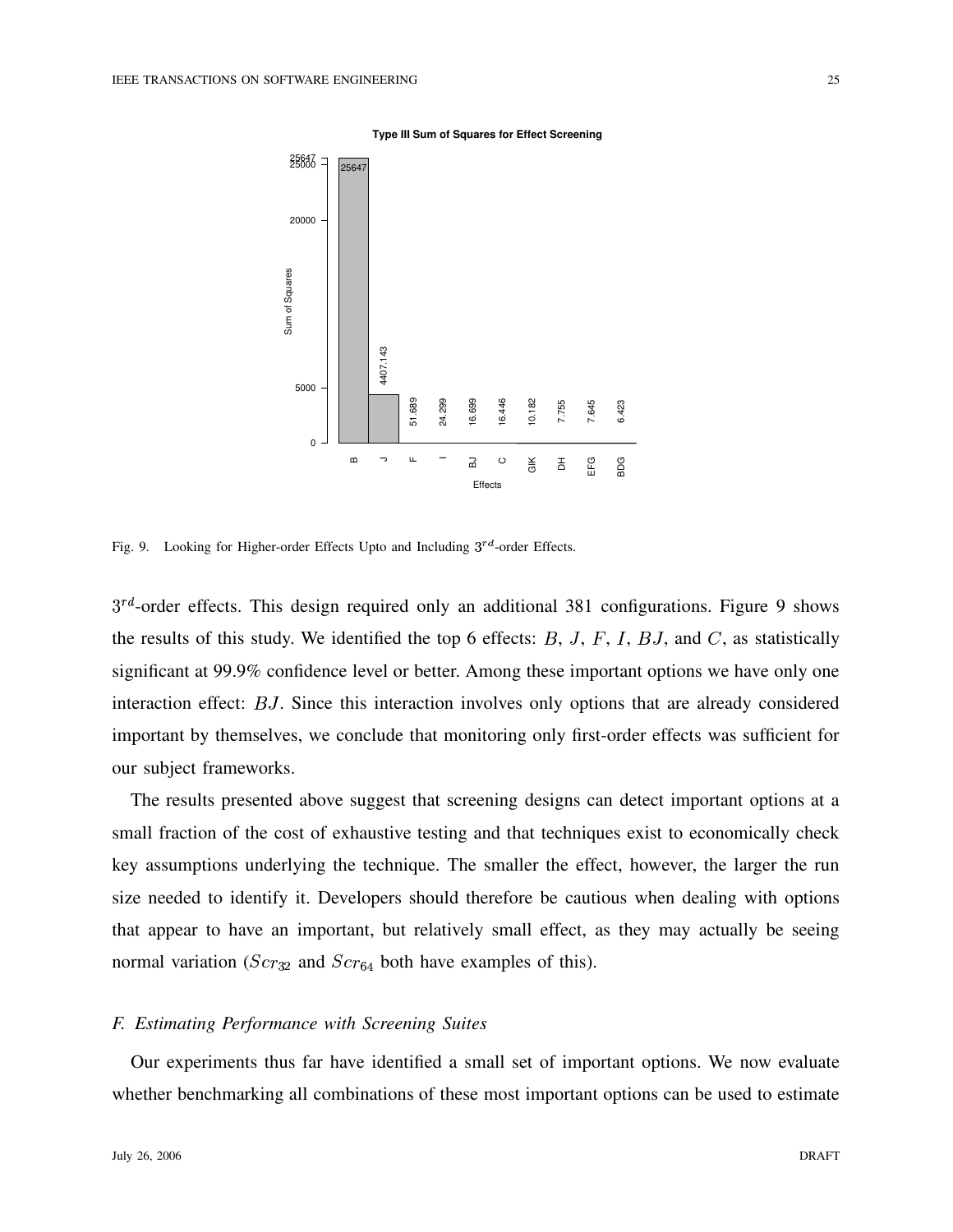performance quickly across the entire configuration space we are studying. The estimates are generated by examining all combinations of the most important options, while randomizing the settings of the unimportant options.

In the Section IV-C, we determined that options  $B$  and  $J$  were clearly important and that options  $C$ ,  $I$ , and  $F$  were arguably important. Developers therefore made the estimates based on benchmarking either 4 (all combinations of options  $B$  and  $J$ ) or 32 (all combinations of options  $B, J, C, I$ , and  $F$ ) configurations. We refer to the set of 4 configurations as the "top-2 screening suite" and the set of 32 configurations as the "top-5 screening suite."

Figure 10 shows the distributions of latency for the full suite vs. the top-5 screening suite and for the full suite vs. the top-2 screening suite. The distributions of the top-5 and top-2



Fig. 10. Q-Q plots for the Top-2 and Top-5 Screening Suites

screening suites closely track the overall performance data. Such plots, called quantile-quantile (Q-Q) plots, are used to see how well two data distributions correlate by plotting the quantiles of the first data set against the quantiles of the second data set. If the two sets share the same distribution, the points should fall approximately on the  $x = y$  line.

We also performed Mann-Whitney non-parametric tests [3] to determine whether each set of screening data (top-2 and top-5 suites) appears to come from the same distribution as the full data. In both cases we were unable to reject the null hypothesis that the top-2 and top-5 screening suite data come from the same distribution as the full suite data. These results suggest that the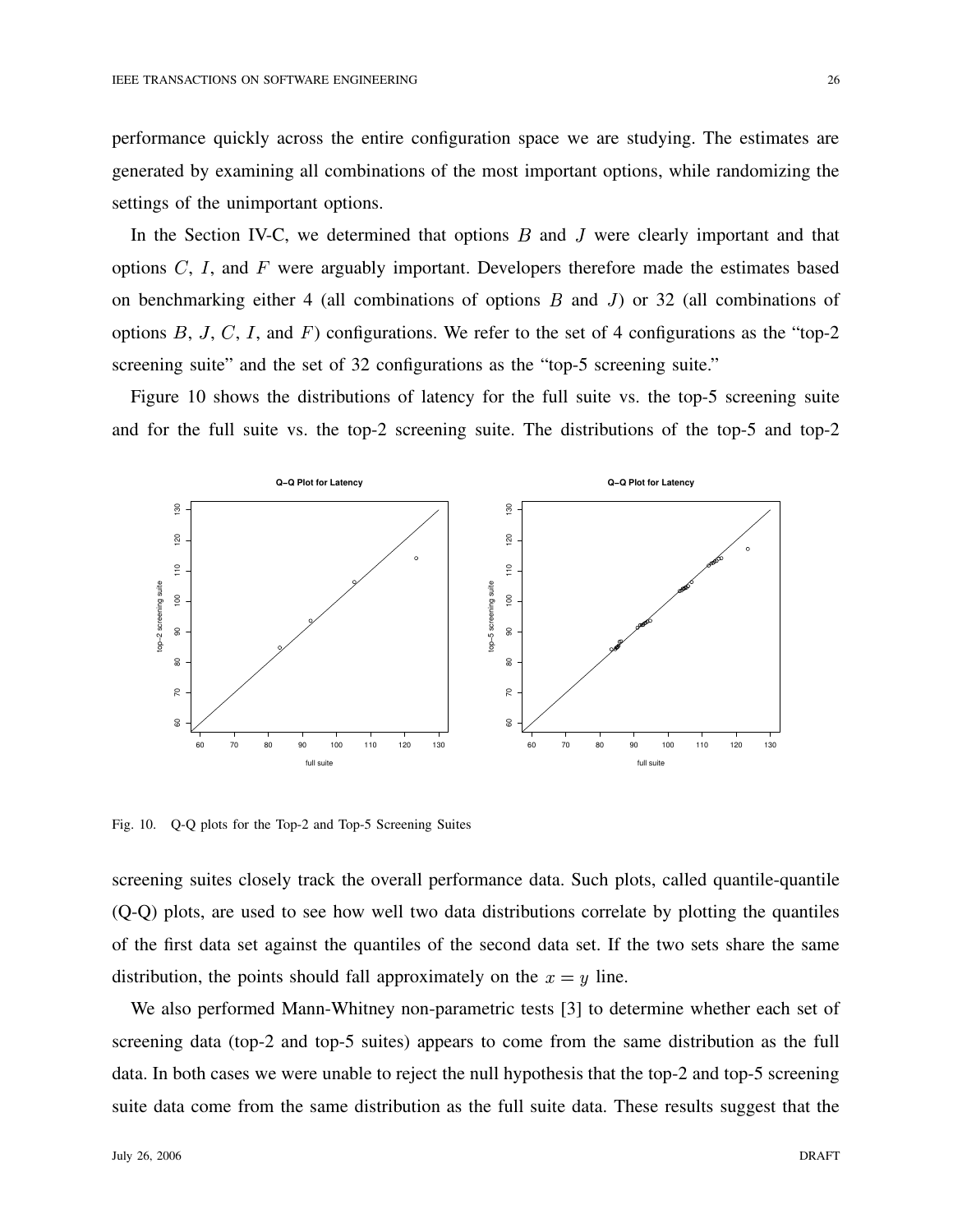screening suites computed at Step 4 of the reliable effects screening process (Section III) can be used to estimate overall performance in-house at extremely low time/effort, *i.e.*, running 4 benchmarks takes 40 seconds, running 32 takes 5 minutes, running 16,000+ takes two days of CPU time.

## *G. Screening Suites vs. Random Sampling*

Another question we addressed is whether our reliable effects screening process was better than other low-cost estimation processes. In particular, we compared the latency distributions of several random samples of 4 configurations to that of the top-2 screening suite found by our process. The results of this test are summarized in Figure 11. These box plots show the



Fig. 11. Latency Distribution from Full, Top-2, and Random Suites

distributions of latency metric obtained from exhaustive testing, top-2 screening suite testing, and random testing. These graphs suggest the obvious weakness of random sampling, *i.e.*, while sampling distributions tend toward the overall distribution as the sample size grows, individual small samples may show wildly different distributions.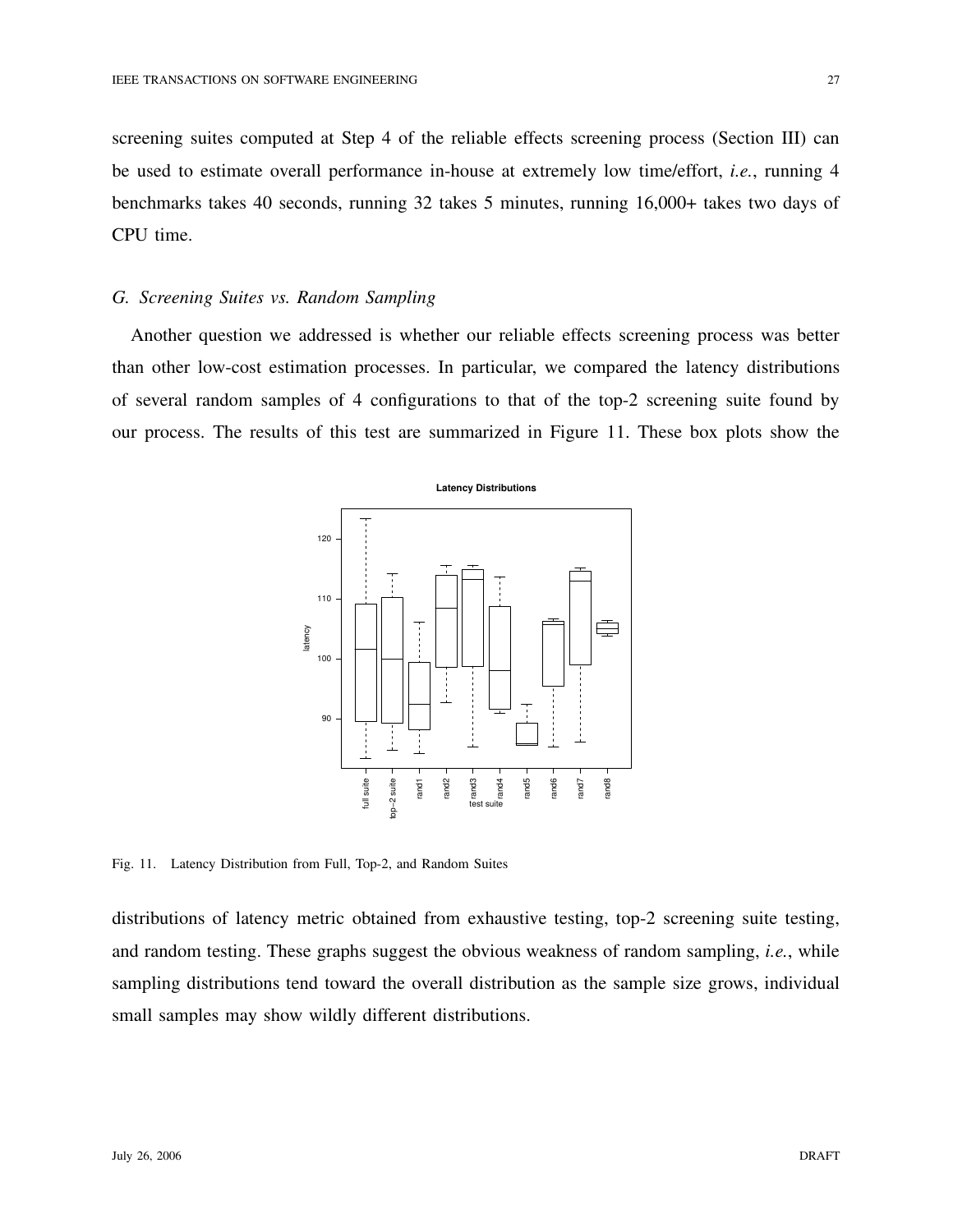#### *H. Dealing with Evolving Systems*

The primary goal of reliable effects screening is to detect performance degradations in evolving systems *quickly*. So far, we have not addressed whether – or for how long – screening suites remain useful as a system evolves. To better understand this issue, we measured latency on the top-2 screening suite, once a day, using CVS snapshots of ACE+TAO+CIAO. We used historical snapshots for two reasons: (1) the versions are from the time period for which we already calculated the effects and (2) developer testing and in-the-field usage data have already been collected and analyzed for this time period (see www.dre.vanderbilt.edu/Stats), allowing us to assess the system's performance without having to test all configurations for each system change exhaustively.

Figure 12 depicts the data distributions for the top-2 screening suites broken down by date (higher latency measures are worse). We see that the distributions were stable the first two days,



**Screening 2 Options (4 cfgs) Over a Time Period**

Fig. 12. Performance Estimates Across Time

crept up somewhat for days 3 through 5, and then shot up the  $6<sup>th</sup>$  day (12/14/03). They were brought back under control for several more days, but then moved up again on the last day. Developer records and problem reports indicate that problems were not noticed until 12/14/03.

Another interesting finding was that the limited in-house testing conducted by the ACE+TAO+-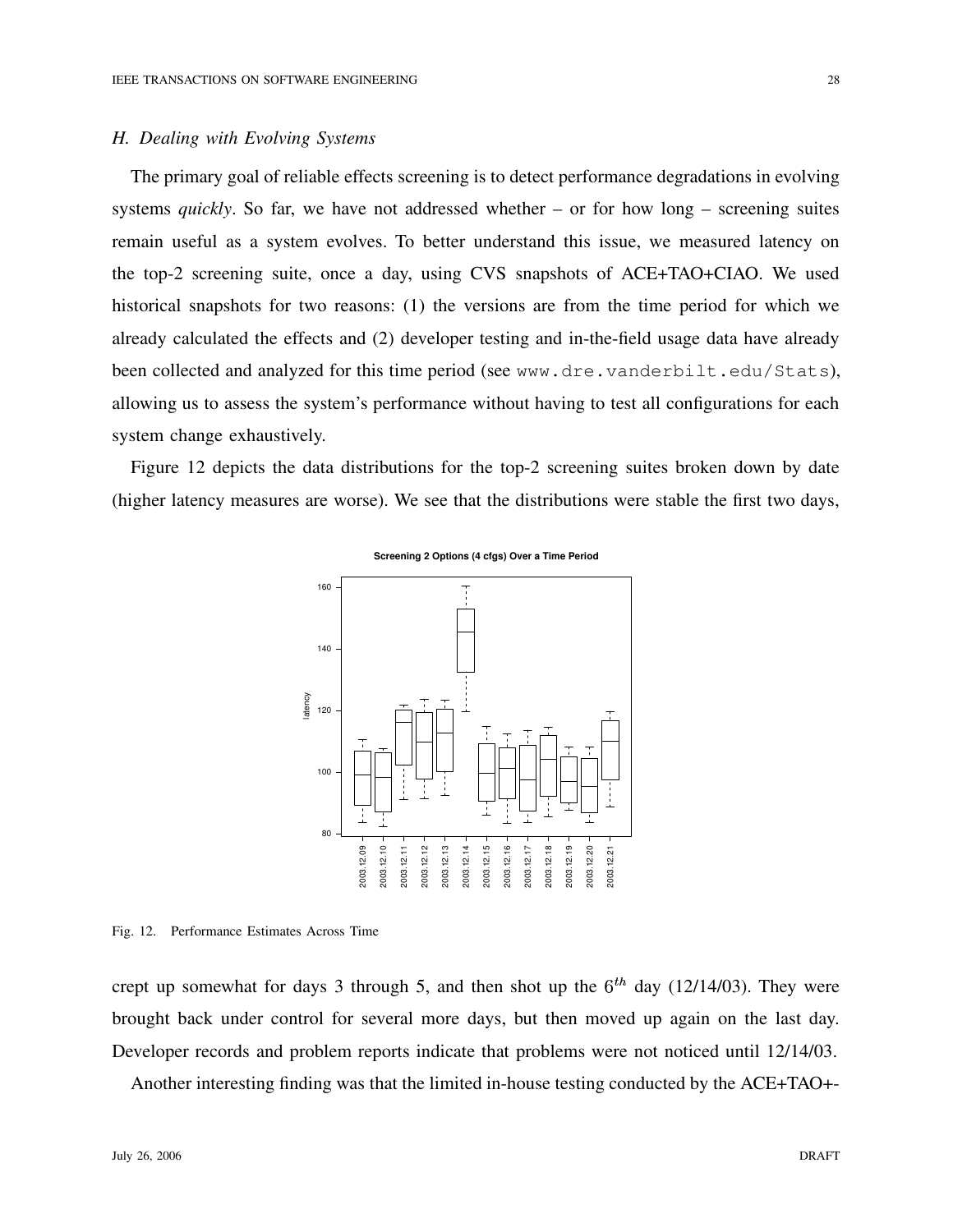CIAO developers measured a performance drop of only around 5% on 12/14/03. In contrast, our screening process showed a much more dramatic drop – closer to 50%. Further analysis by ACE+- TAO+CIAO developers showed that their unsystematic testing failed to evaluate configurations where the degradation was much more pronounced.

Taken together, our results suggest that benchmarking only all combinations of the important options identified in steps 1–4 of the reliable effects screning process gives much the same information as benchmarking the entire configuration space, but at a substantially reduced cost.

## V. DISCUSSION OF FEASIBILITY STUDY

#### *A. Threats to Validity*

All empirical studies suffer from threats to their internal and external validity. For the experiments described in Section IV, we were primarily concerned with threats to external validity since they limit our ability to generalize the results of our experiment to industrial practice. One potential threat is that several steps in our process require human decision making and input. For example, developers must provide reasonable benchmarking applications and must also decide which effects they consider important.

Another possible threat to external validity concerns the representativeness of the ACE+TAO+- CIAO subject applications, which are an integrated suite of software (albeit a very large suite with over  $2M+$  lines of code). A related issue is that we have focused on the subset of the entire configuration space of ACE+TAO+CIAO that only has binary options and has no inter-option constraints. While these issues pose no theoretical problems (screening designs can be created for much more complex situations), there is clearly a need to apply reliable effects screening to larger and richer configuration spaces in future work to understand how well the process scales.

Another potential threat is that for the time period we studied, the ACE+TAO+CIAO subject frameworks were in a fairly stable phase. In particular, changes were made mostly to fix bugs and reduce memory footprint, but the software's core functionality was relatively stable. For time periods where the core software functionality is in greater flux, *e.g.*, in response to new requirements from sponsors or efforts to port the software to new and different platforms, it may be harder to distinguish significant performance degradation from normal variation.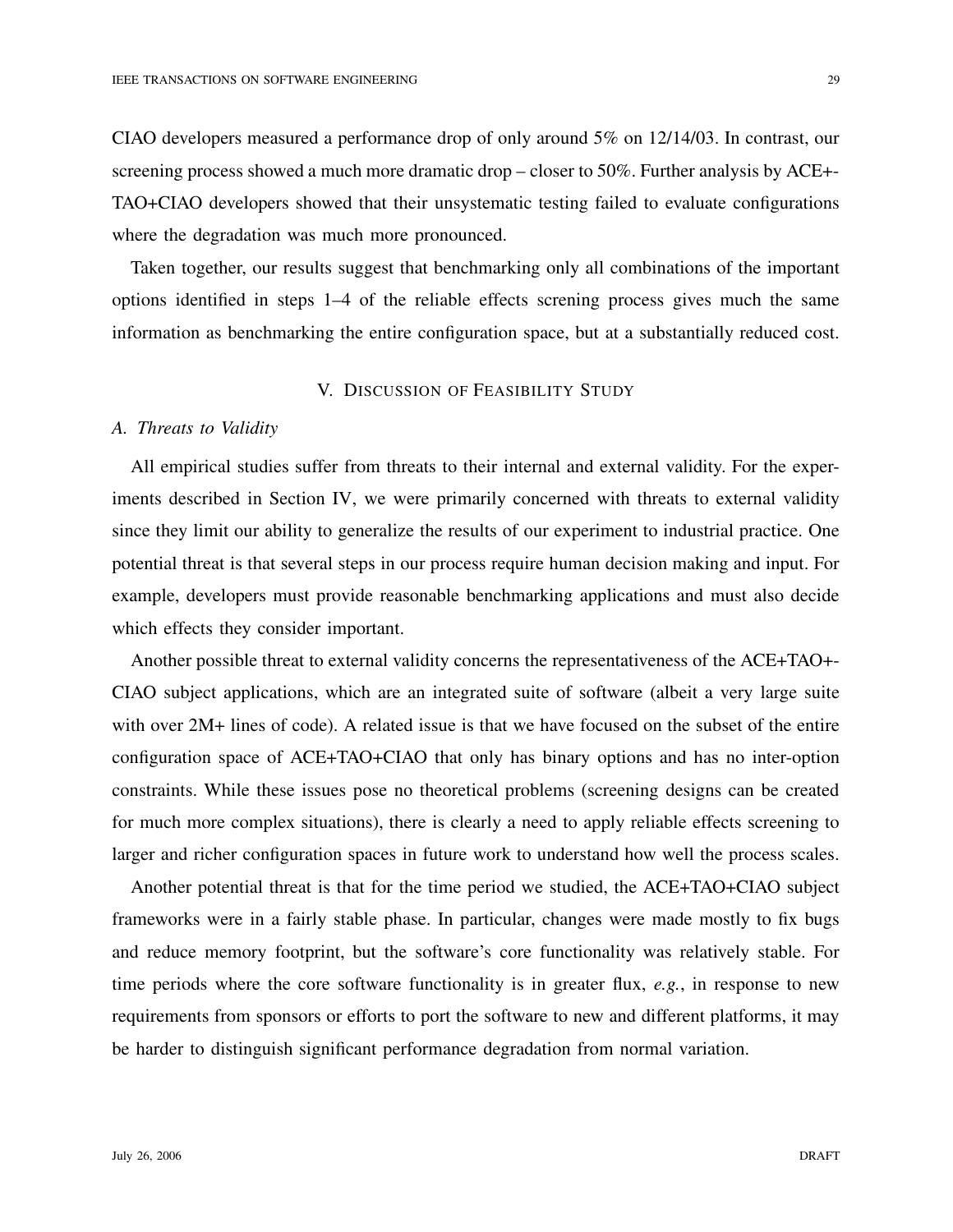#### *B. Hypotheses*

Despite the limitations described in Section V-A, we believe the study presented in Section IV supports our basic hypotheses presented in Section IV-A. We reached this conclusion by noting that our study suggests that the (1) MDE-based Skoll system allows QA engineers to quickly construct complex DCQA processes, (2) reliable effects screening processes provides developers with fast, cheap and reliable estimates of performance across a system's entire configuration space; and (3) developers of ACE+TAO+CIAO believe the technique provides them with important development information.

**Benefits from applying our MDE tools.** Our MDE tools helped improve the productivity of QA engineers by allowing them to create QA task models and to compose benchmarking experiments *visually* rather than wrestling with low-level formats and source code. These tools thus resolve tedious and error-prone accidental complexities associated with writing correct code by autogenerating them from higher level models. For example, Table IV summarizes the BGML code generation metrics for a particular configuration.

| <b>Files</b>  | <b>Number</b> | <b>Lines of Code</b> | Generated $(\% )$ |
|---------------|---------------|----------------------|-------------------|
| IDL           |               | 81                   | 100               |
| Source (.cpp) |               | 310                  | 100               |
| Header (.h)   |               | 108                  | 100               |
| Script (.pl)  |               | 115                  | 100               |

GENERATED CODE SUMMARY FOR BGML

This table shows how BGML automatically generates 8 of 10 required files that account for 88% of the code required for the experiment. Since these files must capture specific information for each configuration, these tools imply large improvements in productivity for performing benchmarking QA tasks. Similarly, OCML enabled us to generate both syntactically and semantically correct middleware configurations, thereby eliminating accidental complexity in generating middleware configurations.

**Reliable effects screening.** Our experiments showed that the reliable effects screening process was fast, cheap, and effective. We came to this conclusion by noting that:

1) Screening designs can correctly identify important options (Sections IV-C – IV-E).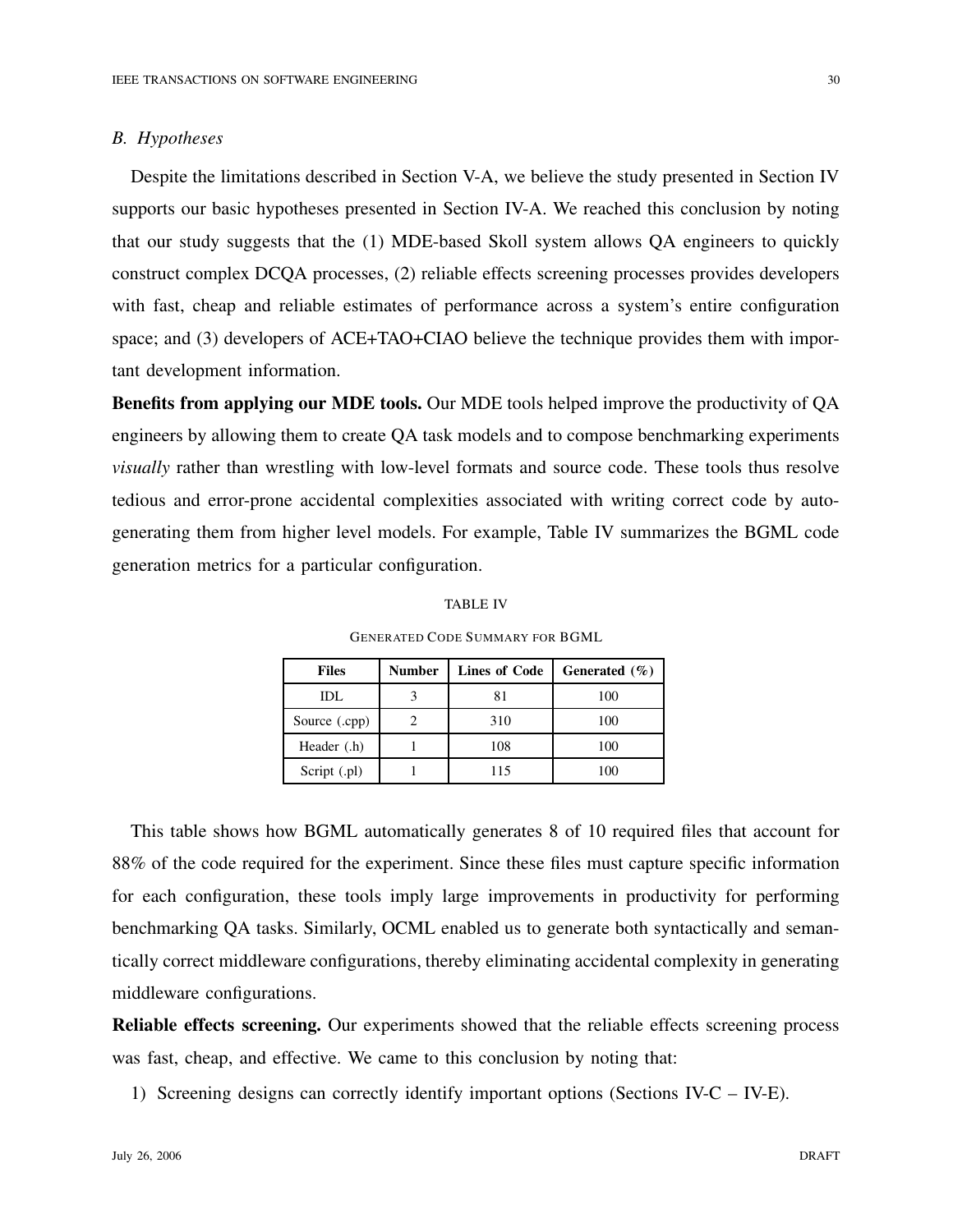- 2) These options can be used to produce reliable estimates of performance quickly across the entire configuration space at a fraction of the cost of exhaustive testing (Section IV-F).
- 3) The alternative approach of random or *ad hoc* sampling can give highly unreliable results (Section IV-G).
- 4) The reliable effects screening process detected performance degradation on a large and evolving software system (Section IV-H).
- 5) The screening suite estimates were significantly more precise than the *ad hoc* process currently used by the developers of ACE+TAO+CIAO (Section IV-H).

**User acceptance.** Informally, we found that ACE+TAO+CIAO developers have been quite happy with the results of our experiments described in Section IV. As we move towards fully integrating reliable effects screening into their development processes they continue to find new ways in which this information can help them improve their development processes, including:

*Using option importance to prioritize work.* Our quantitative results showed that options  $L, M$ , and  $N$  did not have a strong effect on latency and throughput. These findings surprised some ACE+TAO+CIAO developers, who had spent considerable time optimizing code affected by these options. Further investigation showed that the options can have a somewhat larger effect, but only in very specific circumstances. The developers now see reliable effects screening as a means to better understand how widespread the effects of different pending changes may be.

*Using changes in option importance to detect bugs.* Prior to the release of an ACE+TAO+- CIAO beta, developers noted a significant  $(\sim 25\%)$  drop in performance. Since reliable effects screening had not yet been fully integrated into their development processes, the ACE+TAO+- CIAO developers fell back on traditional *ad hoc* QA and debugging techniques. When they failed to identify the problem's cause, they froze their CVS repository and used an exhaustive QA approach to painstakingly narrow down the change that had degraded performance.

Ultimately they found the change that caused the degradation was a feature addition that enabled TAO+CIAO to support the IPv6 protocol. Specifically, they observed that a modification to TAO's connection handler had degraded performance. Interestingly, this code is controlled by option  $B$ . In retrospect, a reliable effects screening would have shown a dramatic change in the importance of option  $B$ , thus enabling the ACE+TAO+CIAO developers to localize the problem quickly, *i.e.*, because one setting of option  $B$  triggered the buggy code, option  $B$ 's effect would have been 2.5 times greater after the change than before it. Based on this experience, the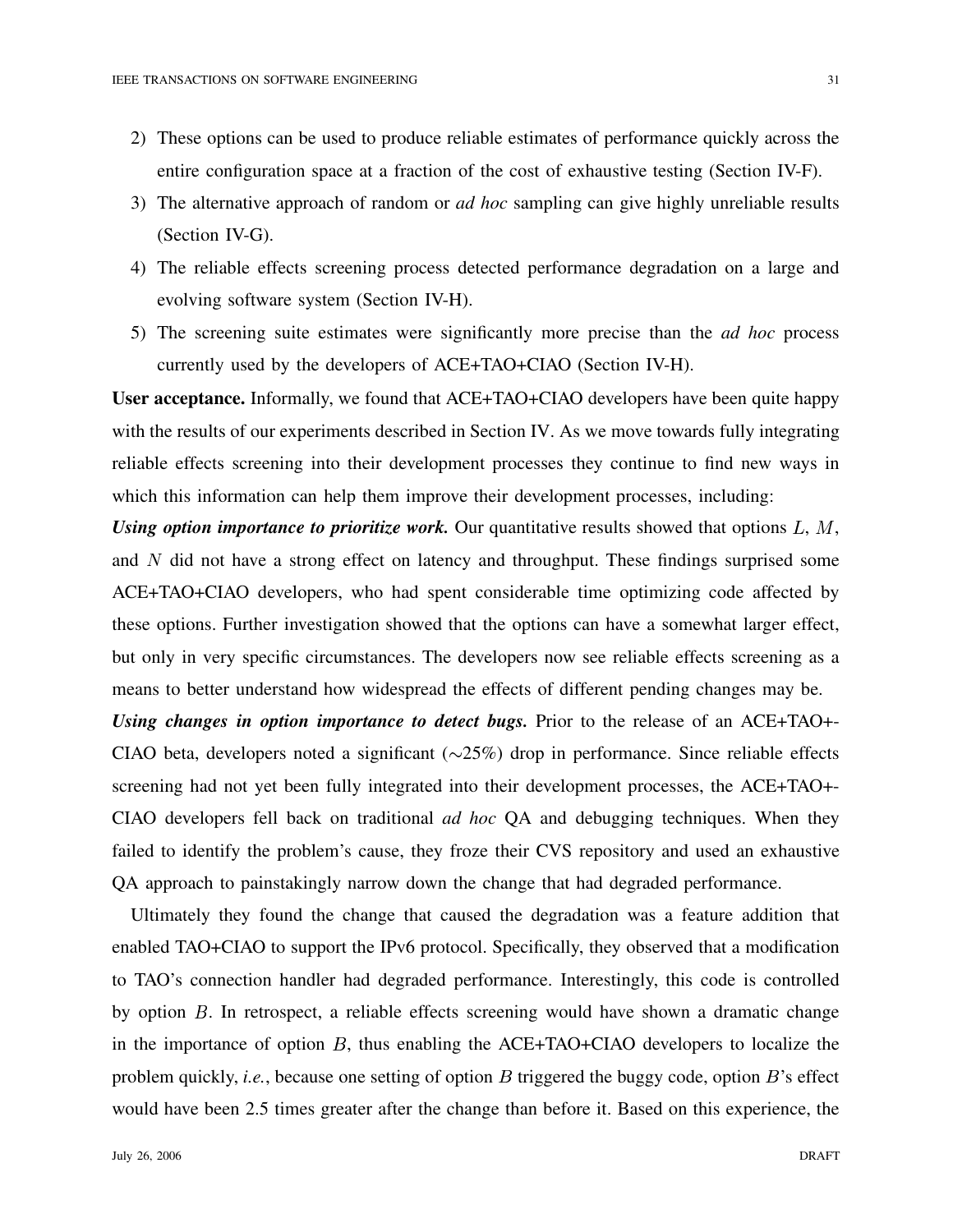developers now see added value in frequently recalibrating the important options to alert them to changes in option importance.

### VI. USAGE GUIDELINES

This section focuses on providing some guidelines on how to use the Skoll-based reliable effects screening process. We examine how to select an appropriate resolution and size for the screening designs, how to identify the important options, and how to validate the basic assumptions in identifying the important options. We also summarize on our experience to date applying this process on the ACE+TAO+CIAO software frameworks.

**Step 1: Choose the resolution.** Leverage *a priori* knowledge of the software being tested, if it is available, to decide the resolution of the screening experiment, *i.e.*, which high-order effects are considered important vs. negligible. If no or limited *a priori* information is available, use screening experiments in an iterative manner (*e.g.,* going from lower resolutions to higher ones) to obtain this information. Section IV-A illustrated how we did this for the ACE+TAO+CIAO software frameworks, where we selected 14 specific options to explore based prior knowledge of a recent change.

**Step 2: Choose the size.** Depending on available resources and how fast the underlying software changes, determine the maximum number of observations allowed in the screening experiment. Note that the resolution of the experiment chosen in step (1) may dictate the minimum size of the experiment. If this size is not feasible, consider lowering the resolution of the experiment by carefully choosing the aliasing structure so that no potentially important higher-order effects are aliased with lower-order ones. Sections IV-C and IV-D illustrate how we did this for the ACE+TAO+CIAO software frameworks, where we created three resolution IV designs with run sizes of 32, 64, and 128, and where we created one resolution VI design with a run size of 2,048.

**Step 3: Identify the important options.** After the screening design is computed, conducted, and analyzed, use the half-normal probability plots described in Section IV-C to identify important options. If no effects are important, these plots will show a set of points on a rough line near  $y = 0$ . Any substantial deviations from this line indicate important options. Depending on the benchmarking test and the desired precision of the performance estimates, decide how large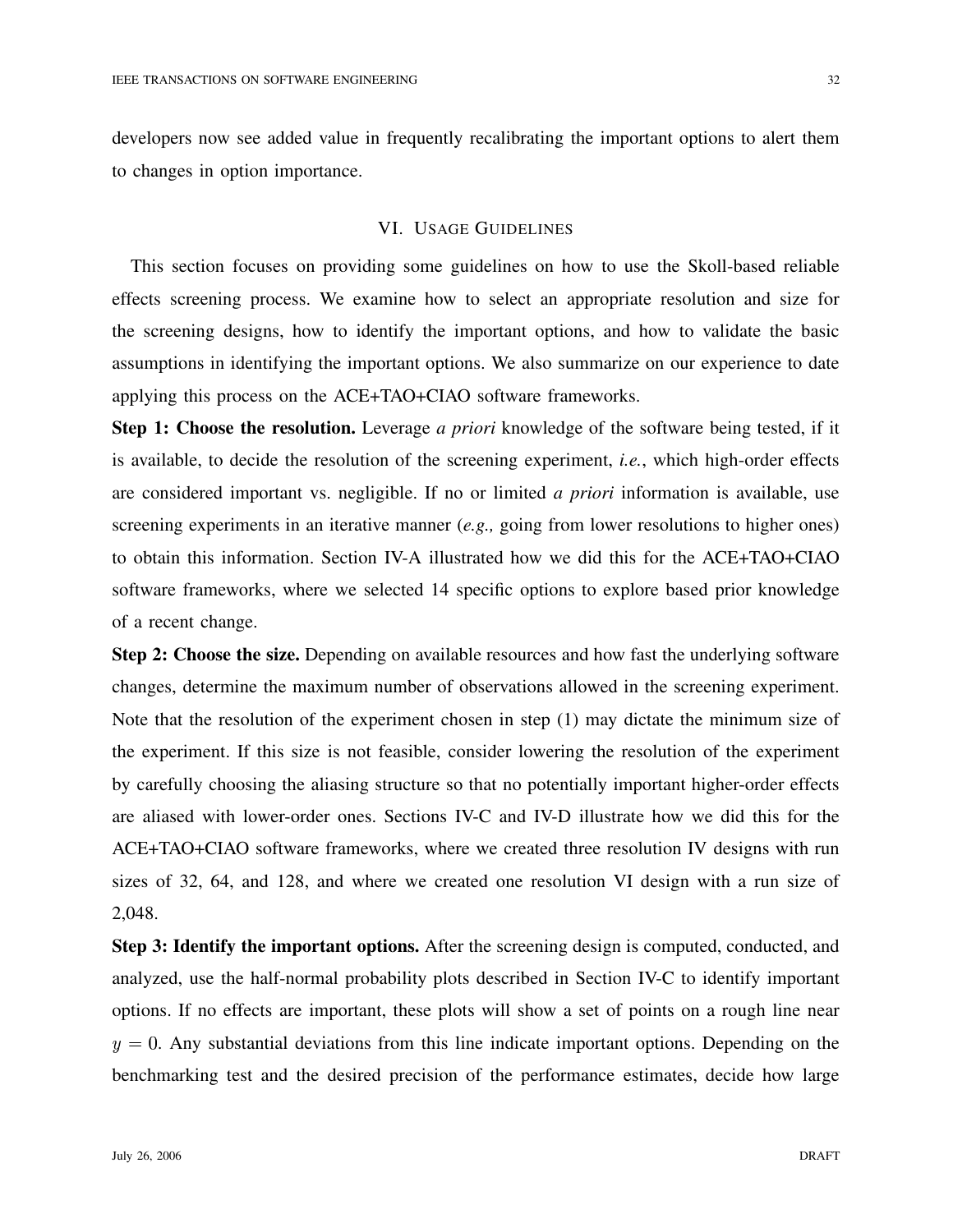effects must be to warrant attention. Section IV-C shows how we did this for the ACE+TAO+- CIAO software frameworks, where we identified 2 important and 3 arguably important options. **Step 4: Validate the basic assumptions.** If needed, validate the assumptions imposed by the choice of the resolution. Use D-optimal designs described in Section IV-E to augment the screening experiment to (1) dealias the important options and (2) identify remaining higher-order effects. Section IV-E illustrated how we did this for the ACE+TAO+CIAO software frameworks and showed that our basic assumptions helped and that our initial analysis was therefore reliable. **Step 5: Estimate performance after changing software.** Focusing on important options allows developers to reduce the effective configuration space significantly by evaluating all combinations of the important options, while randomizing the rest. Section IV-F illustrated how we did this for the ACE+TAO+CIAO software frameworks and showed that our approach gave reliable estimates of performance across the entire configuration space using only 40 seconds (for top-2 suite) or

2 minutes (for top-5 suite) of CPU time.

**Step 6: Frequently recalibrate important options.** The importance of different options may change as software in a system changes. We therefore recommend frequent recalibration of the important effects. Although our feasibility study in Section IV does not show the need for recalibration, our experience applying reliable effects screening to ACE+TAO+CIAO over time indicates that recalibration is essential.

## VII. RELATED WORK

This section compares our work on reliable effects screening and performance evaluation techniques in Skoll with other related research efforts, including (1) applying *design-of-experiments (DOE) testing* to software engineering, (2) large-scale testbed environments for conducting experiments using heterogeneous hardware, OS, and compiler platforms, (3) evaluating the performance of layered software systems, and (4) feedback-based optimization techniques that use empirical data and mathematical models to identify performance bottlenecks.

**Applying DOE to software engineering.** As far as we know, we are the first to use screening designs to assess software performance. The use of DoE theory within software engineering has focused mostly on *interaction testing*, largely to compute and sometimes generate minimal test suites that cover all combinations of specified program inputs. Mandl [19] first used orthogonal arrays, a special type of covering array in which all t-sets occur *exactly* once, to test enumerated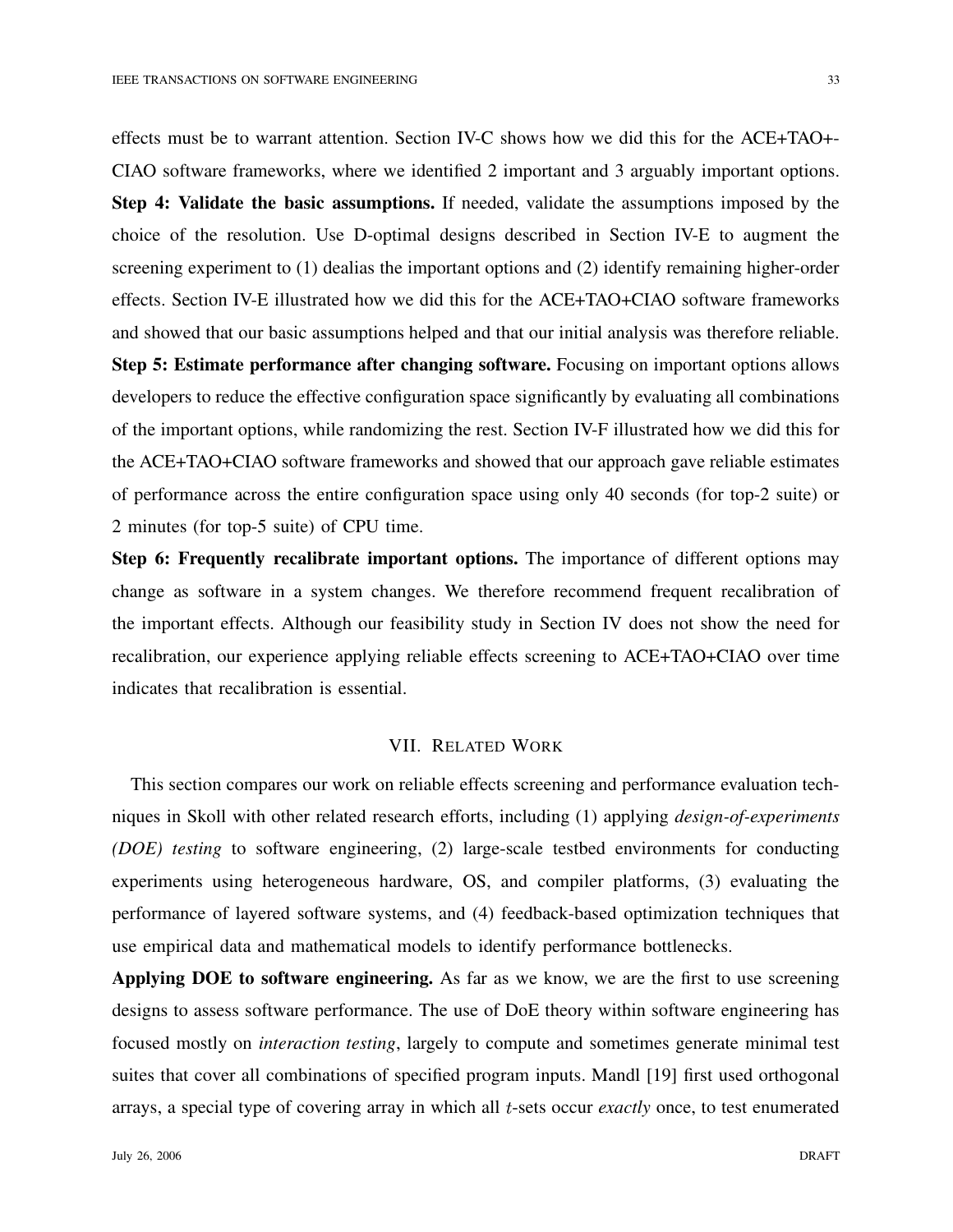types in ADA compiler software. This idea was extended by Brownlie *et al.* [5] who developed the orthogonal array testing system (OATS). They provided empirical results to suggest that the use of orthogonal arrays is effective in fault detection and provides good code coverage.

Dalal *et al.* [8] argue that the testing of all pairwise interactions in a software system finds a large percentage of the existing faults. In further work, Burr *et al.* [6], Dunietz *et al.* [9] and Kuhn *et al.* [15] provide more empirical results to show that this type of test coverage is effective. These studies focus on finding unknown faults in already tested systems and equate covering arrays with code coverage metrics. Yilmaz *et al.* [32] used covering arrays as a configuration space sampling technique to support the characterization of failure-inducing option settings.

**Large-scale benchmarking testbeds.** EMULab [29] is a testbed at the University of Utah that provides an environment for experimental evaluation of networked systems. EMULab provides tools that researchers can use to configure the topology of their experiments, *e.g.*, by modeling the underlying OS, hardware, and communication links. This topology is then mapped to  $\sim$ 250 physical nodes that can be accessed via the Internet [24] . The EMULab tools can generate script files that use the Network Simulator (NS) (www.isi.edu/nsnam/ns/) syntax and semantics to run the experiment.

The Skoll infrastructure provides a superset of EMULab that is not limited by resources of a particular testbed, but instead can leverage the vast end-user computer resources in the Skoll grid. Moreover, the Skoll's MDE-based tools described in Section II can generate NS scripts to integrate our benchmarks with experiments in EMULab.

**Feedback-driven optimization techniques.** Traditional feedback-driven optimization techniques can be divided into *online*, *offline*, and *hybrid* analysis. Offline analysis has commonly been applied to program analysis to improve compiler-generated code. For example, the ATLAS [34] numerical algebra library uses an empirical optimization engine to decide the values of optimization parameters by generating different program versions that are run on various hardware/OS platforms. The output from these runs are used to select parameter values that provide the best performance. Mathematical models are also used to estimate optimization parameters based on the underlying architecture, though empirical data is not fed into the models to refine it.

Like ATLAS, Skoll's MDE tools use an optimization engine to configure/customize software parameters in accordance to available OS platform characteristics (such as the type of threading, synchronization, and demultiplexing mechanisms) and characteristics of the underlying hardware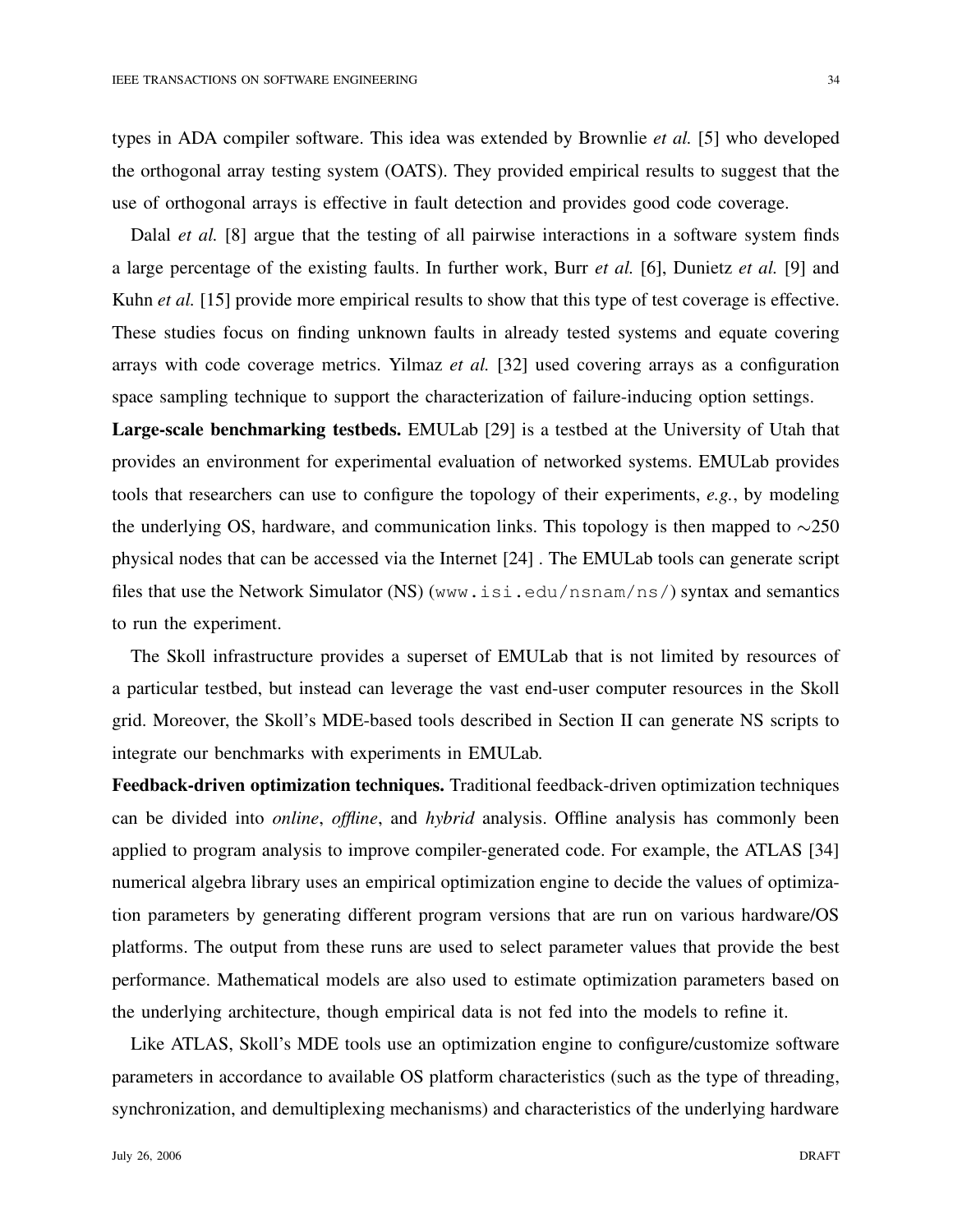(such as the type of CPU, amount of main memory, and size of cache). This information can be used to select optimal configurations ahead of time that maximize QoS behavior.

Online analysis is commonly used for feedback control to adapt QoS behaviors based on dynamic measures. An example of online analysis is the ControlWare middleware [35], which uses feedback control theory by analyzing the architecture and modeling it as a feedback control loop. Actuators and sensors then monitor the system and affect server resource allocation. Real-time scheduling based on feedback loops has also been applied to Real-time CORBA middleware [18] to automatically adjust the rate of remote operation invocation transparently to an application.

Though online analysis enables systems to adapt at run-time, the optimal set of QoS features are not determined at system initialization. Using the MDE tools, QoS behavior and performance bottlenecks on various hardware and software configurations can be determined offline and then fed into the models to generate optimal QoS characteristics at model construction time. Moreover, dynamic adaptation can incur considerable overhead from system monitoring and adaptation, which may be unacceptable for performance-intensive DRE systems.

Hybrid analysis combines aspects of offline and online analysis. For example, the continuous compilation strategy [7] constantly monitors and improves application code using code optimization techniques. These optimizations are applied in four phases including (1) *static analysis*, in which information from training runs is used to estimate and predict optimization plans, (2) *dynamic optimization*, in which monitors apply code transformations at run-time to adapt program behavior, (3) *offline adaptation*, in which optimization plans are actually improved using actual execution, and (4) *recompilation*, where the optimization plans are regenerated.

Skoll's MDE-based strategy enhances conventional hybrid analysis by tabulating platformspecific and platform-independent information separately using the Skoll framework. In particular, Skoll does not incur the overhead of system monitoring since behavior does not change at run-time. New platform-specific information obtained can be fed back into the models to optimize QoS measures.

**Generative Benchmarking Techniques.** There have been a several initiatives that use generative techniques similar to our approach for generating test-cases and benchmarking for performance evaluation. The ForeSight [17] tool uses empirical benchmarking engine to capture QoS information for COTS based component middleware system. The results are used to build mathematical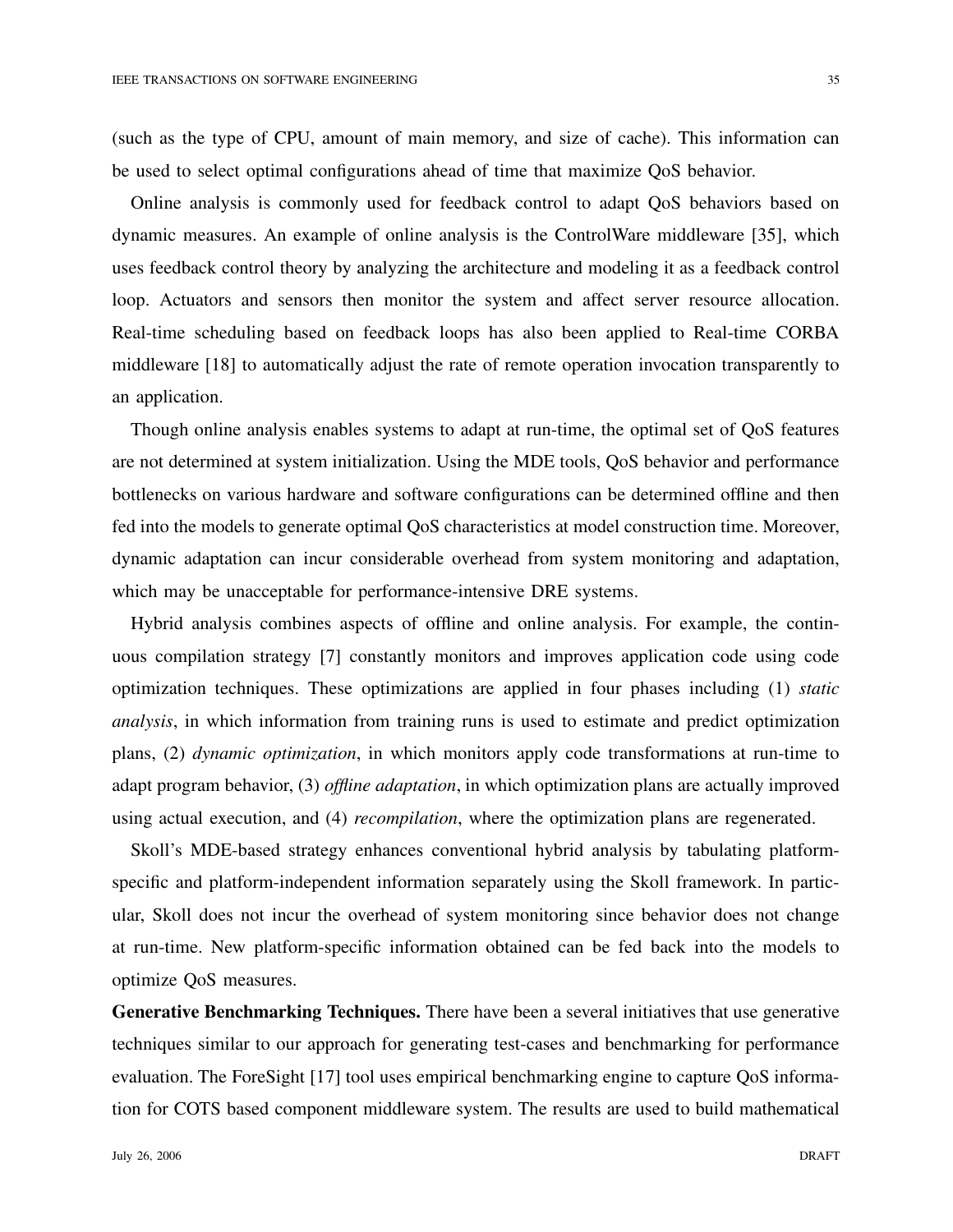models to predict performance. This is achieved using a three pronged approach of (1) create a performance profile of how components in a middleware affect performance, (2) construct a reasoning framework to understand architectural trade-offs, *i.e.*, know how different QoS attributes interact with one another and (3) feed this configuration information into generic

The SoftArch/MTE [10] tool provides a framework for system architects to provide higher level abstraction of the system specifying system characteristics such as middleware, database technology, and client requests. The tool then generates an implementation of the system along with the performance tests that measure system characteristics. These results are then displayed back, *i.e.*, annotated in the high level diagrams, using tools such as Microsoft Excel, which allows architects to refine the design for system deployment.

performance models to predict the configuration settings required to maximize performance.

Our MDE approach closely relates to the aforementioned approaches. Both the ForeSight and SoftArch tools, however, lack DCQA environments to help capture QoS variations accurately on a range of varied hardware, OS, and compiler platforms. Rather than using generic mathematical models to predict performance, MDD tools use a feedback-driven approach [13], wherein the DCQA environment is used to empirically evaluate the QoS characteristics offline. This information can then be used to provide QA engineers with accurate system information. Moreover, platform- and application-specific optimization techniques [12] can then be applied to maximize QoS characteristics of the system.

## VIII. CONCLUDING REMARKS

This paper presents a new *distributed continuous quality assurance (DCQA)* process called "reliable effects screening" that uses in-house and in-the-field resources to efficiently and reliably detect performance degradation in performance-intensive systems that have large configuration spaces. The novelty of our approach stems from its application of statistical quality control techniques to efficiently identify a subset of system configurations that accurately represents the performance of the entire configuration space. Benchmarking this subset after a change provides a reliable estimate of the distribution of performance across all configurations. Unexpected changes in this distribution signal unintended side effects that must be examined further.

To evaluate the reliable effects screening process, we integrated it with the Skoll DCQA environment and applied it to three large software projects (ACE, TAO, and CIAO) using a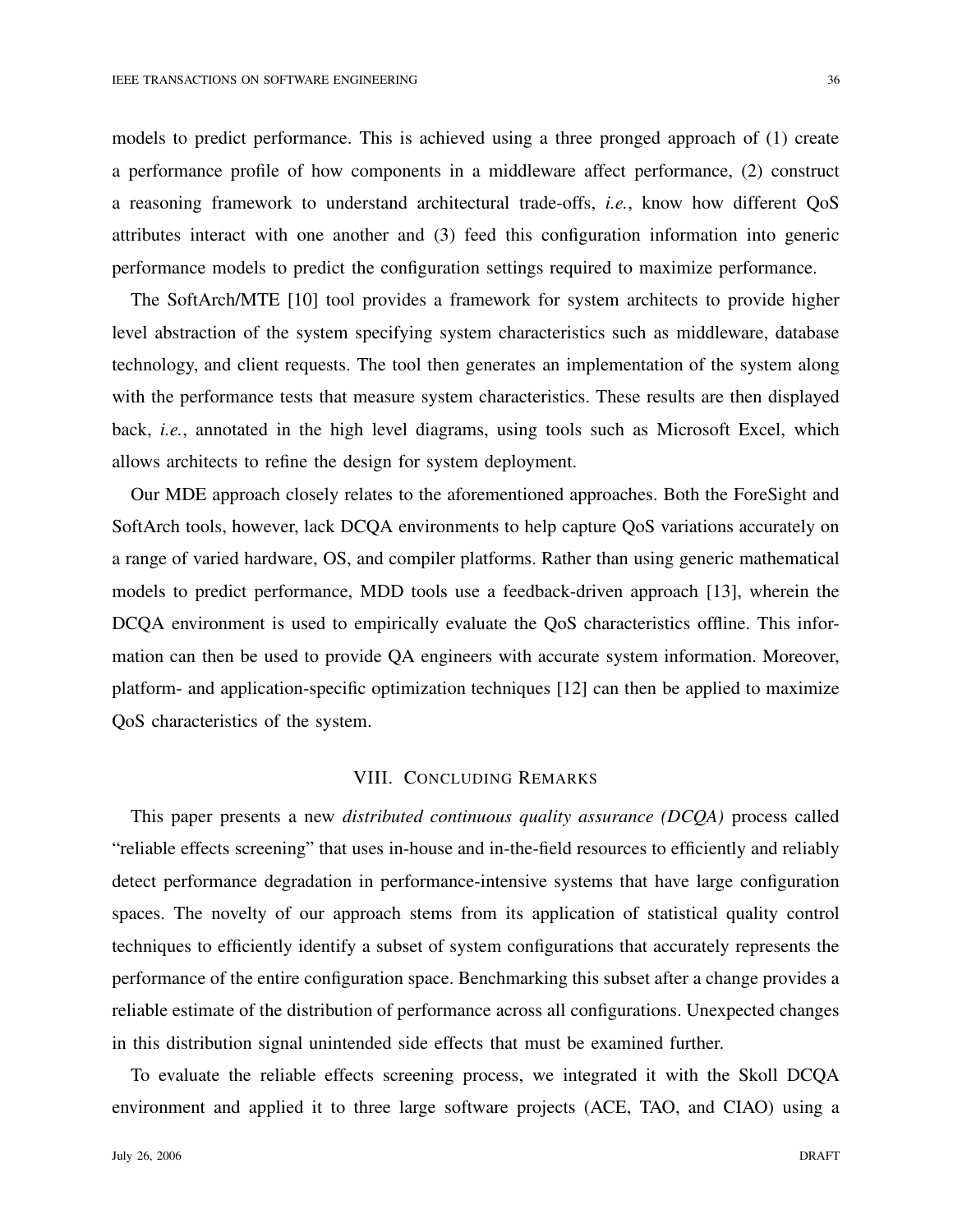grid of computing resources managed by the Skoll DCQA environment. Skoll's reliable effects screening process is also supported by model-driven engineeering (MDE) tools that control and manage its execution across a grid of in-house and in-the-field computing resources. The results of our experiments in this environment indicated that:

- The reliable effects screening process helped developers detect and understand performance bottlenecks across large configuration spaces.
- The ACE+TAO+CIAO developers used the information provided by this process as a scalable defect detection aid, *i.e.*, when the important options change unexpectedly (at recalibration time), developers re-examined the frameworks to rapidly identify possible problems with software updates.
- ACE+TAO+CIAO developers also used information provided by the reliable effects screening process to understand and arbitrate disputes about subtle changes in framework and application performance characteristics.

In conclusion, we believe that this line of research is novel and fruitful, though much R&D remains to be done. We are therefore continuing to develop enhanced MDE-based Skoll capabilities and use them to create and validate more sophisticated DCQA processes that overcome the limitations and threats to external validity described above. In particular, we are exploring the connection between design-of-experiments theory and the QA of other software systems with large software configuration spaces. We are also incorporating the tools in the Skoll environment and the reliable effect screening process into open-source software repositories, such as ESCHER (www.escherinstitute.org). Finally, we are conducting a much larger case study using Skoll and reliable effect screening to orchestrate the ACE+TAO+CIAO daily build and regression test process with 200+ machines contributed by users and developers worldwide, as shown on our online DCQA scoreboard at www.dre.vanderbilt.edu/scoreboard.

## IX. ACKNOWLEDGMENTS

This material is based on work supported by the US National Science Foundation under NSF grants ITR CCR-0312859, CCF-0447864, CCR-0205265, and CCR-0098158, as well as funding from BBN, Cisco, DARPA, Lockheed Martin Advanced Technology Lab and Advanced Technology Center, ONR, Qualcomm, Raytheon, and Siemens. We thank the anonymous reviewers for their comments that helped improve this paper.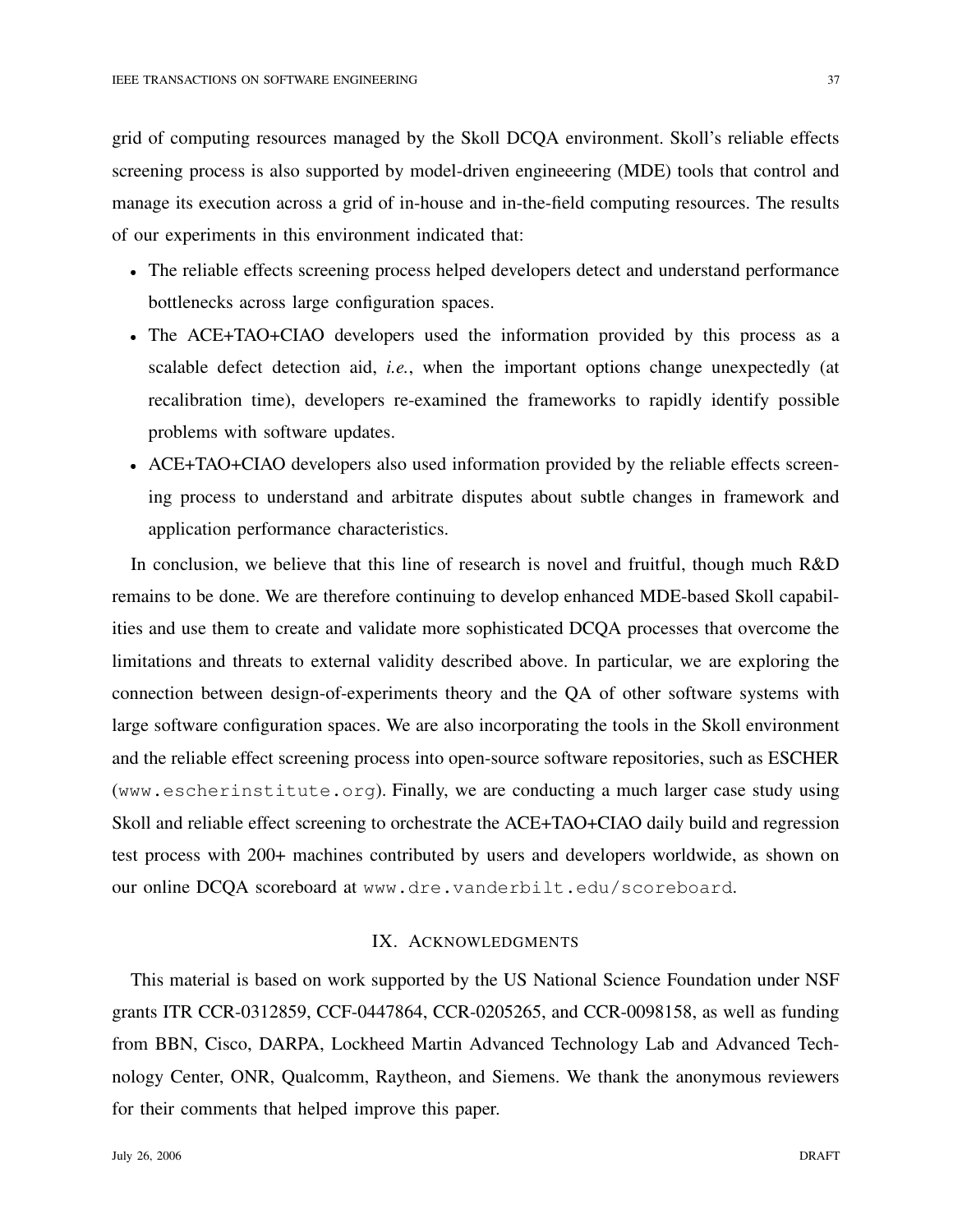#### **REFERENCES**

- [1] "SAS Institute," www.sas.com/.
- [2] K. Balasubramanian, A. Gokhale, G. Karsai, J. Sztipanovits, and S. Neema, "Developing applications using model-driven design environments," *IEEE Computer*, vol. 39, no. 2, pp. 33–40, 2006.
- [3] G. E. P. Box, W. G. Hunter, and J. S. Hunter, *Statistics for Experimenters*. New York: John Wiley & Sons, 1978.
- [4] L. Breiman, J. Freidman, R. Olshen, and C. Stone, *Classification and Regression Trees*. Monterey, CA: Wadsworth, 1984.
- [5] R. Brownlie, J. Prowse, and M. S. Padke, "Robust testing of AT&T PMX/StarMAIL using OATS," AT*&*T Technical Journal, vol. 71, no. 3, pp. 41–7, 1992.
- [6] K. Burr and W. Young, "Combinatorial test techniques: Table-based automation, test generation and code coverage," in *Proceedings of the Intl. Conf. on Software Testing Analysis & Review*, 1998.
- [7] B. Childers, J. Davidson, and M. Soffa, "Continuous Compilation: A New Approach to Aggressive and Adaptive Code Transformation," in *Proceedings of the International Parallel and Distributed Processing Symposium*, Apr. 2003.
- [8] S. R. Dalal, A. Jain, N. Karunanithi, J. M. Leaton, C. M. Lott, G. C. Patton, and B. M. Horowitz, "Model-based testing in practice," in *Proceedings of the Intl. Conf. on Software Engineering, (ICSE)*, 1999, pp. 285–294.
- [9] I. S. Dunietz, W. K. Ehrlich, B. D. Szablak, C. L. Mallows, and A. Iannino, "Applying design of experiments to software testing," in *Proceedings of the Intl. Conf. on Software Engineering, (ICSE '97)*, 1997, pp. 205–215.
- [10] J. Grundy, Y. Cai, and A. Liu, "Generation of Distributed System Test-beds from High-level Software Architecture Description," in *16<sup>th</sup> International Conference on Automated Software Engineering, Linz Austria.* IEEE, Sept. 2001.
- [11] W. Kolarik, *Creating Quality: Systems, Concepts, Strategies and Tools*. McGraw-Hill Education, 1995.
- [12] A. S. Krishna, A. Gokhale, D. C. Schmidt, V. P. Ranganath, J. H. White, and D. C. Schmidt, "Model-driven Middleware Specialization Techniques for Software Product-line Architectures in Distributed Real-time and Embedded Systems," in *Proceedings of the MODELS 2005 workshop on MDD for Software Product-lines*, Half Moon Bay, Jamaica, Oct. 2005.
- [13] A. S. Krishna, D. C. Schmidt, A. Porter, A. Memon, and D. Sevilla-Ruiz, "Improving the Quality of Performanceintensive Software via Model-integrated Distributed Continuous Quality Assurance," in *Proceedings of the 8th International Conference on Software Reuse*. Madrid, Spain: ACM/IEEE, July 2004.
- [14] A. S. Krishna, N. Wang, B. Natarajan, A. Gokhale, D. C. Schmidt, and G. Thaker, "CCMPerf: A Benchmarking Tool for CORBA Component Model Implementations," in *Proceedings of the 10th Real-time Technology and Application Symposium (RTAS '04)*. Toronto, CA: IEEE, May 2004.
- [15] D. Kuhn and M. Reilly, "An investigation of the applicability of design of experiments to software testing," *Proceedings 27th Annual NASA Goddard/IEEE Software Engineering Workshop*, pp. 91–95, 2002.
- [16] A. Ledeczi, A. Bakay, M. Maroti, P. Volgysei, G. Nordstrom, J. Sprinkle, and G. Karsai, "Composing Domain-Specific Design Environments," *IEEE Computer*, pp. 44–51, Nov. 2001.
- [17] Y. Liu, I. Gorton, A. Liu, N. Jiang, and S. Chen, "Designing a Test Suite for Empirically-based Middleware Performance Prediction," in 40<sup>th</sup> International Conference on Technology of Object-Oriented Languages and Systems, Sydney Australia. Australian Computer Society, Aug. 2002.
- [18] C. Lu, J. A. Stankovic, G. Tao, and S. H. Son, "Feedback Control Real-Time Scheduling: Framework, Modeling, and Algorithms," *Real-Time Systems Journal*, vol. 23, no. 1/2, pp. 85–126, July 2002.
- [19] R. Mandl, "Orthogonal Latin squares: an application of experiment design to compiler testing," *Communications of the ACM*, vol. 28, no. 10, pp. 1054–1058, 1985.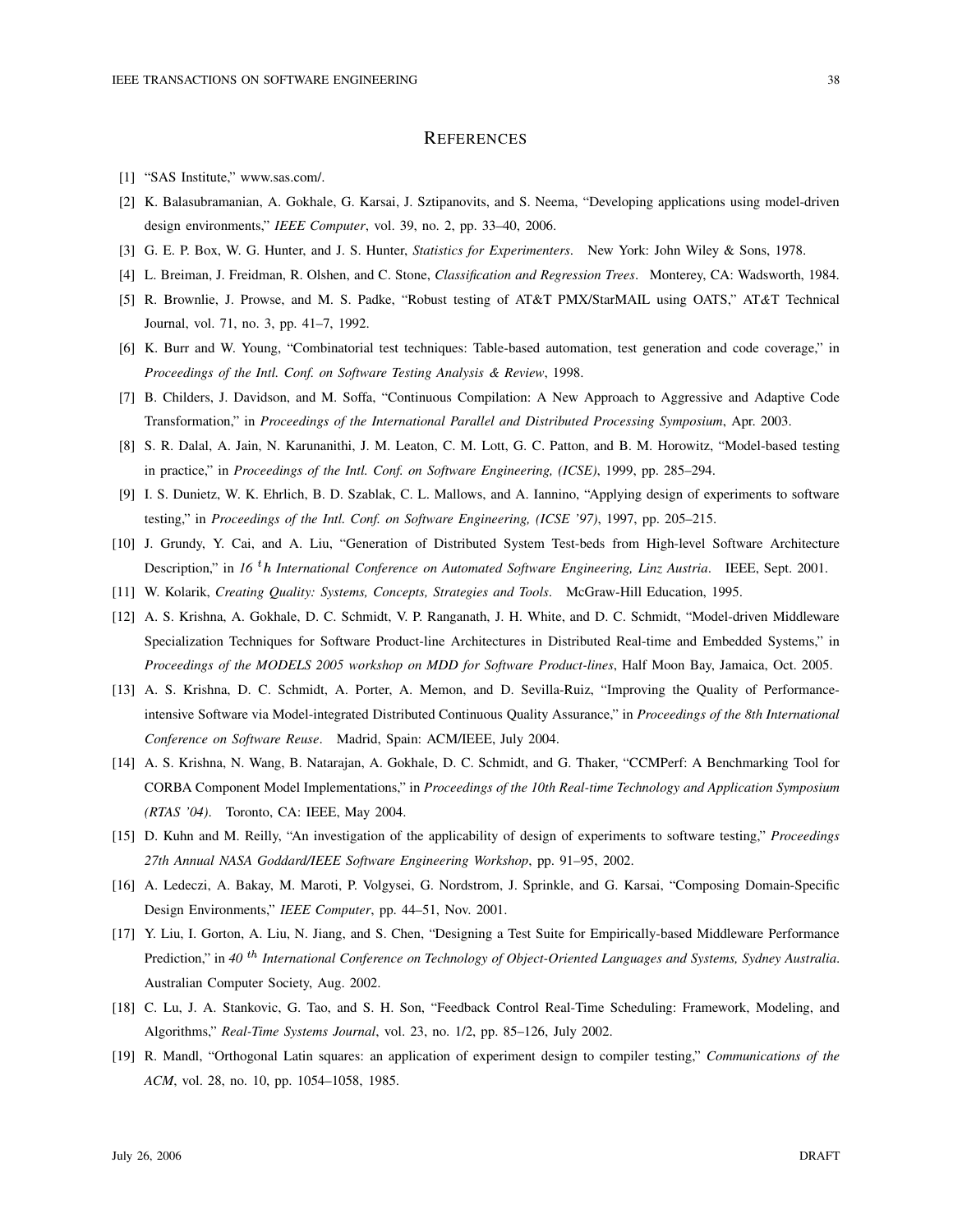- [20] A. Memon, A. Porter, C. Yilmaz, A. Nagarajan, D. C. Schmidt, and B. Natarajan, "Skoll: Distributed Continuous Quality Assurance," in *Proceedings of the 26th IEEE/ACM International Conference on Software Engineering*. Edinburgh, Scotland: IEEE/ACM, May 2004.
- [21] A. M. Memon, M. E. Pollack, and M. L. Soffa, "Hierarchical gui test case generation using automated planning," *IEEE Transactions on Software Engineering*, vol. 27, no. 2, pp. 144–155, February 2001.
- [22] T. Mitchell, "An algorithm for the construction of the 'd-optimal' experimental designs," *Technometrics*, vol. 16, no. 2, pp. 203–210, 1974.
- [23] D. C. Montgomery, *Introduction to Statistical Quality Control*, 3rd ed. New York: John Wiley & Sons, 1996.
- [24] Robert Ricci and Chris Alfred and Jay Lepreau, "A Solver for the Network Testbed Mapping Problem," *SIGCOMM Computer Communications Review*, vol. 33, no. 2, pp. 30–44, Apr. 2003.
- [25] D. C. Schmidt, "Model-driven engineering," *IEEE Computer*, vol. 39, no. 2, pp. 25–31, 2006.
- [26] D. C. Schmidt, M. Stal, H. Rohnert, and F. Buschmann, *Pattern-Oriented Software Architecture: Patterns for Concurrent and Networked Objects, Volume 2*. New York: Wiley & Sons, 2000.
- [27] J. W. Tukey, *Exploratory Data Analysis*. Reading, Massachusetts: Addison-Wesley, 1977.
- [28] E. Turkay, A. Gokhale, and B. Natarajan, "Addressing the Middleware Configuration Challenges using Model-based Techniques," in *Proceedings of the 42nd Annual Southeast Conference*. Huntsville, AL: ACM, Apr. 2004.
- [29] B. White and J. L. et al, "An Integrated Experimental Environment for Distributed Systems and Networks," in *Proceedings of the Fifth Symposium on Operating Systems Design and Implementation*. Boston, MA: USENIX Association, Dec. 2002, pp. 255–270.
- [30] C. F. J. Wu and M. Hamada, *Experiments: Planning, Analysis, and Parameter Design Optimization*. Wiley, 2000.
- [31] C. Yilmaz, M. B. Cohen, and A. Porter, "Covering arrays for efficient fault characterization in complex configuration spaces," *IEEE Transactions on Software Engineering*, vol. 31, no. 1, pp. 20–34, Jan. 2006.
- [32] ——, "Covering arrays for efficient fault characterization in complex configuration spaces." in *ISSTA*, 2004, pp. 45–54.
- [33] C. Yilmaz, A. S. Krishna, A. Memon, A. Porter, D. C. Schmidt, A. Gokhale, and B. Natarajan, "Main effects screening: a distributed continuous quality assurance process for monitoring performance degradation in evolving software systems," in *ICSE '05: Proceedings of the 27th international conference on Software engineering*. New York, NY, USA: ACM Press, 2005, pp. 293–302.
- [34] K. Yotov, X. Li, G. Ren, M. Cibulskis, G. DeJong, M. Garzaran, D. Padua, K. Pingali, P. Stodghill, and P. Wu, "A Comparison of Empirical and Model-driven Optimization," in *Proceedings of ACM SIGPLAN conference on Programming Language Design and Implementation*, June 2003.
- [35] R. Zhang, C. Lu, T. Abdelzaher, and J. Stankovic, "Controlware: A Middleware Architecture for Feedback Control of Software Performance," in *Proceedings of the International Conference on Distributed Systems 2002*, July 2002.

#### APPENDIX

The screening designs used in Section IV-C were calculated using the SAS statistical package. (www.sas.com).

 $Scr_{32}$  is a  $2^{14-9}_{IV}$  with design generators  $F = ABC$ ,  $G = ABD$ ,  $H = ACD$ ,  $I = BCD$ ,  $J = ABE, K = ACE, L = BCE, M = ADE, N = BDE.$